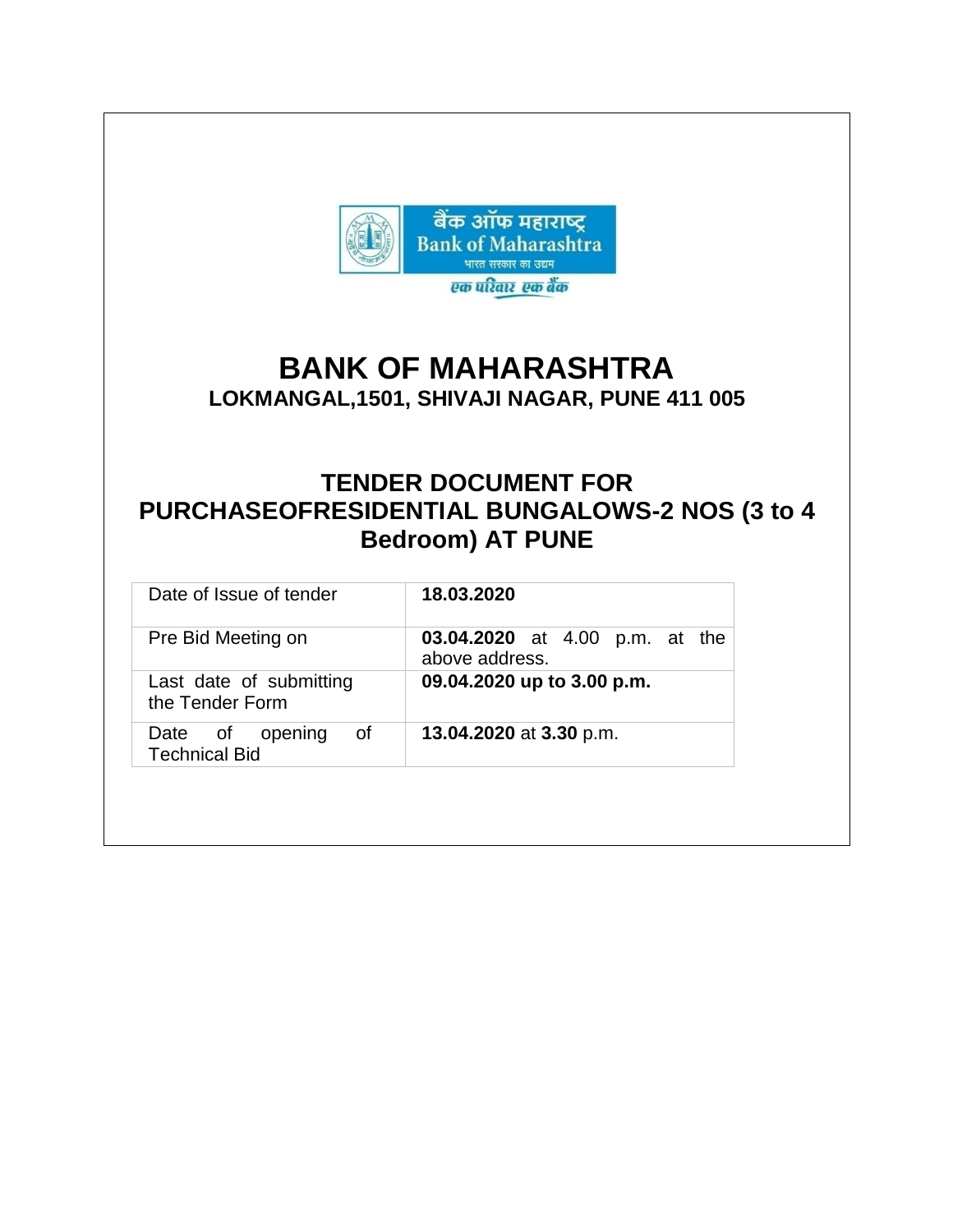

# **TENDER NOTICE**

# **PURCHASE OF RESIDENTIAL BUNGALOWS-2 NOS AT PUNE**

- 1. Bank of Maharashtra, Corporate Services Department, Head Office Lokmangal 1501 Shivajinagar Pune 411005 invites sealed tenders in **two Bid System** i.e. Technical Bid and Financial/Price Bid from the eligible builders/owners/owners having valid Power of Attorney(PoA), for purchase of two numbers of 3 to 4 bedroom independent "Bungalows" within a radius of10-12 K.M. from its Head Office at Lokmangal"1501, Shivajinagar Pune 411005. Real estate Agent/broker are strictly barred for participation of bid process.
- 2. The interested parties may collect the tender from Bank of Maharashtra, Corporate Services Department, Head Office at Lokmangal 1501 Shivaji Nagar Pune 411005 during 11.00 a.m. to 02.00 p.m. (except Holidays & Sundays) from 18.03.2020 to 08.04.2020 or the Tender forms can be downloaded from our website: [www.bankofmaharashtra.in](http://www.bankofmaharashtra.in/) Details of tender documents are given on our Website[-www.bankofmaharashtra.in](http://www.bankofmaharashtra.in/)  (under Tender Documents).
- 3. Tenders downloaded from the website will have to be submitted along with the tender cost of Rs.500/- (non-refundable) at the time of submission of tender in the form of Demand Draft / PO favouring "Bank of Maharashtra" payable at Pune.

|   | Date of Issue of tender                           | 18.04.2020                                                                                                                                  |  |
|---|---------------------------------------------------|---------------------------------------------------------------------------------------------------------------------------------------------|--|
| 2 | Pre Bid Meeting on                                | 03.04.2020at 4.00 p.m. at the above<br>address.                                                                                             |  |
| 3 | Last date of submitting the<br><b>Tender Form</b> | 09.04.2020 up to 3.00 p.m. at Bank<br>of Maharashtra, Corporate Services<br>Dept, Head Office, Lokmangal, 1501<br>Shivajinagar, Pune 411005 |  |
| 4 | Date of opening of Technical<br><b>Bid</b>        | 13.04.2020 at 3.30 p.m. at above<br>address. The Bidders are requested<br>to remain present at the time of<br>opening of the Technical Bid. |  |
| 5 | <b>Security Deposit</b>                           | Bank may collect Security<br>Deposit<br>only those bidders whose<br>from<br>technical bids are found suitable.                              |  |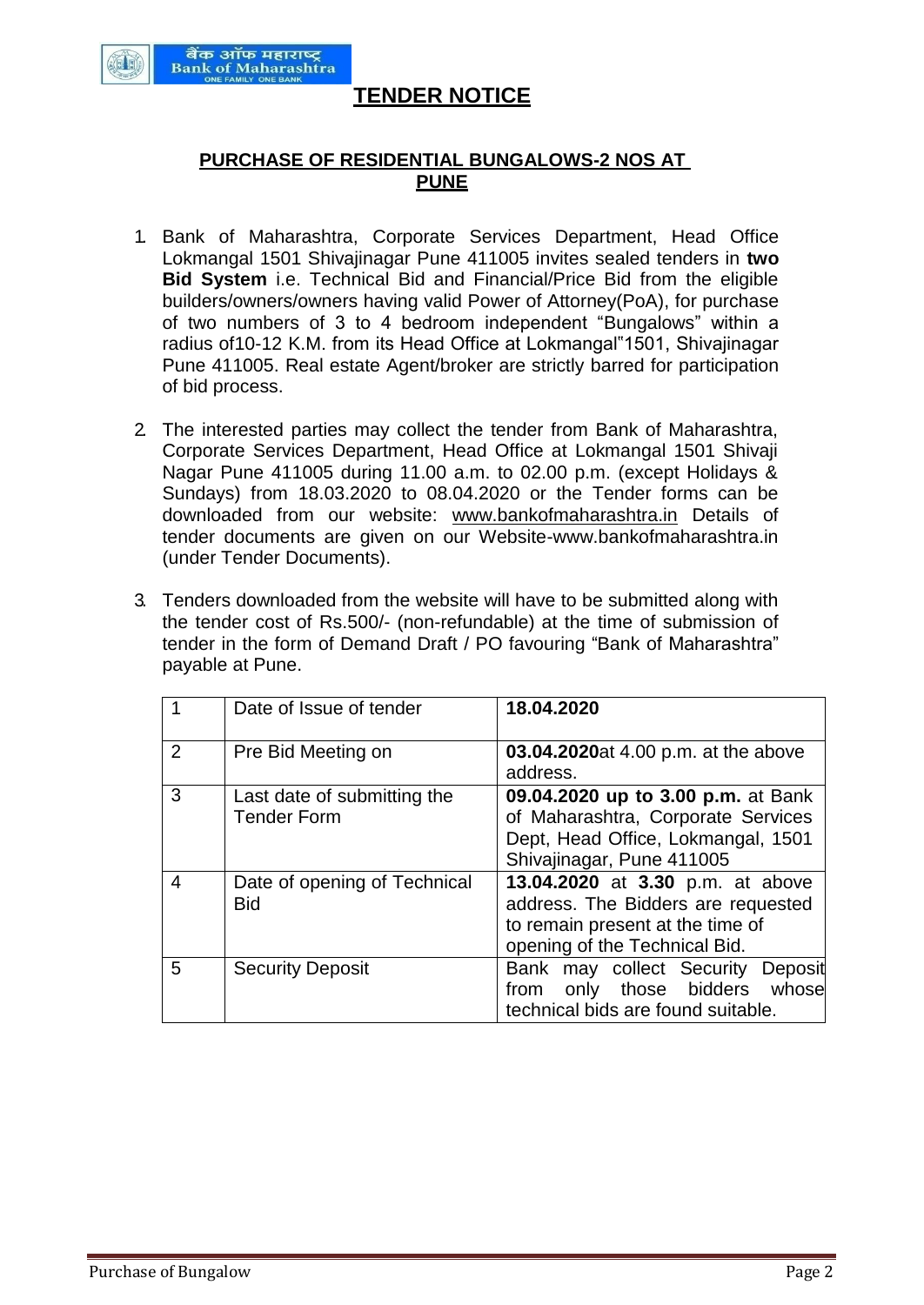

| 6 | Cost of tender document | Rs.500/-[non refundable] by way of<br>DD/PO in favor of Bank of<br>Maharashtra payable at Pune.                                                                                                                                             |
|---|-------------------------|---------------------------------------------------------------------------------------------------------------------------------------------------------------------------------------------------------------------------------------------|
|   | <b>Tender Forms</b>     | Available on our website & also<br>available at Bank of Maharashtra<br>Corporate Services Dept. Lokmangal<br>1501 Shivaji nagar Pune 411 005<br>between 11 a.m. to 2 p.m. from<br>18.03.2020 to 08.04.2020 excluding<br>Sundays & Holidays. |

# **INSTRUCTIONS TO BIDDERS/TENDERES**

- 4. Sealed Tenders in two bid system i.e. Part I containing Technical Bid and Part II containing Financial/Price Bid should be submitted in separate covers and to be inserted in tender box kept at Reception, ground floor,Lokmanagal,1501, Shivajinagar , Pune.
- 5. **Envelope No. I:** Technical Bid, duly completed in all respects and signed, be put intothisenvelopeandsealed.ThisenvelopeshouldcontainTechnicalBid(Part I) only & it should be supers scribed as "Technical Bid for purchase of Bungalows". The name of bidder, address and contact number must be written on the envelope.
- 6. **Envelope No. II:** The DD/PO for Rs.500/- favouring Bank of Maharashtra payable at Pune being cost of tender document be placed into this envelope & it should be supers scribed as "Cost of Tender". Technical bid without this DD/PO of Rs.500/-is liable to be rejected.
- 7. **Envelope No. III:** Financial bid duly completed & signed be put into this envelope and sealed. This envelope should contain Financial/Price Bid (Part II) only & it should be super scribed as "Financial/Price Bid for purchase of Bungalows". The name of bidder, address and contact number must be written on the envelope.
- 8. **Envelope No. IV**: The above three sealed envelopes No. I, II & No. III be placed into envelope No. IV and sealed (i.e. envelope marked as IV, will contain three envelopes marked as I,II & III). This envelope marked as No.IV would be super scribed as "**Offer for purchase of "RESIDENTIAL Bungalows in Pune for Bank of Maharashtra".** The name of bidder, address and contact number must be written on the envelope.
- 9. The bids not submitted in separate covers as above shall be liable to be rejected.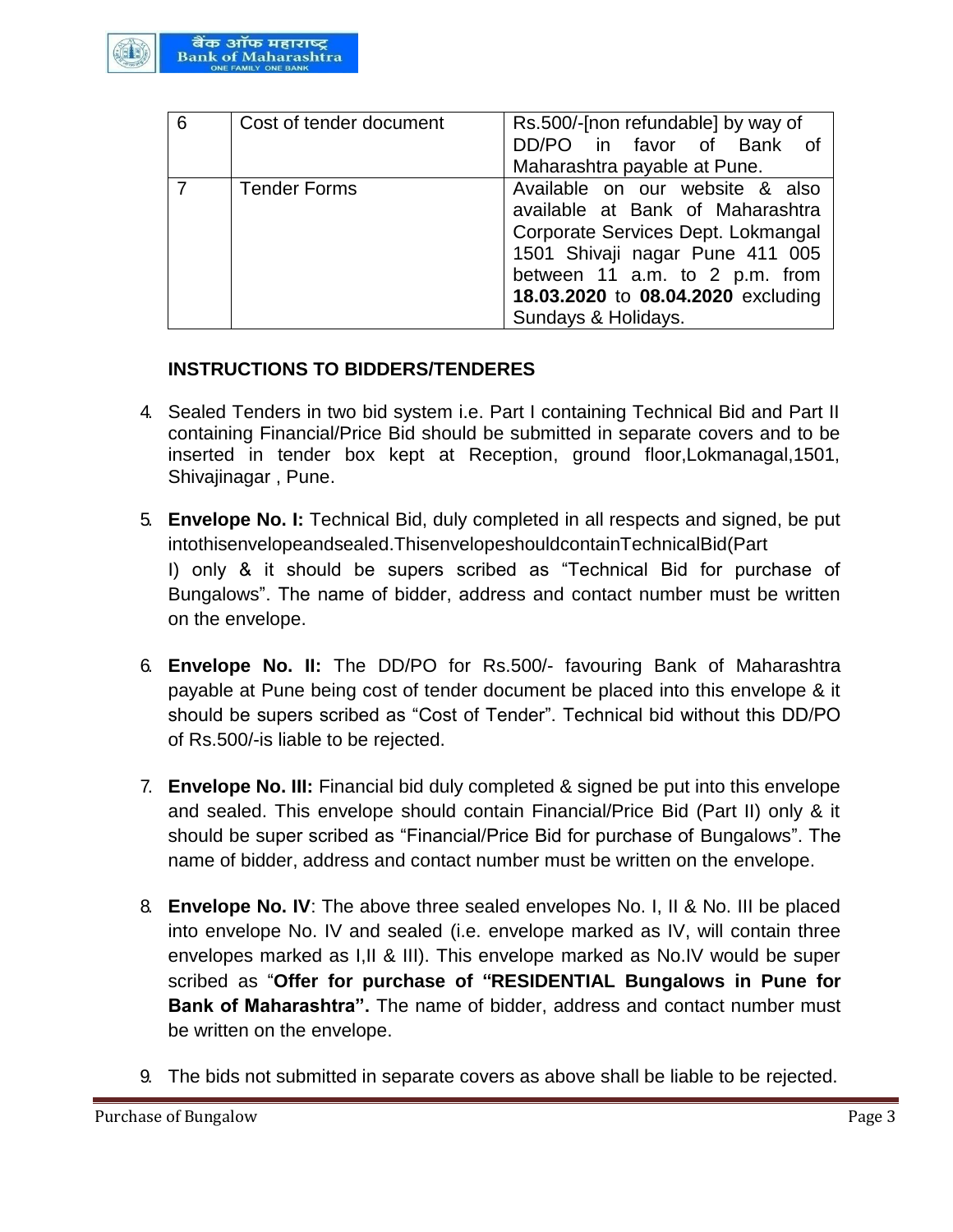

- 10. **Offers from Brokers/Intermediaries will not be entertained as Bank does not pay brokerage / commission.** Canvassing in any form will disqualify the Bidder/tenderer.
- 11. For further information, please contact: Deputy General Managers Corporate Services Department Head Office Lokmangal 1501 Shivaji Nagar Pune 411005 Phone no.020-25537314/239.
- 12. After opening the Technical Bid, Bank may call for security deposit (SD). The qualified bidders would be called for opening of Financial/Price Bid. Date & time of opening of "Financial/Price Bids" will be communicated to qualified Bidders separately.
- 13. Bank of Maharashtra reserves the right to reject any or all tenders without assigning any reasons whatsoever.

|                | Sr. Preferred        | Carpet area | <b>Preferred</b>     | minimum                                | amenities |
|----------------|----------------------|-------------|----------------------|----------------------------------------|-----------|
|                | <b>No Locations</b>  |             |                      | Οt                                     |           |
|                |                      |             | <b>Bungalows</b>     |                                        |           |
|                | Erandwane/Prabhat    | Plinth area |                      | 3 to 4 bedrooms - Hall Dining, Kitchen |           |
|                | road                 | about 2500- |                      | Guest room. Porch, out-house, garage,  |           |
| $\overline{2}$ | Kalyani Nagar        |             |                      |                                        |           |
| 3              | <b>Koregaon Park</b> | 3000 sq.ft. |                      | garden, bore well, solar               | heating,  |
| 4              | Camp                 |             |                      | compound etc. with all                 | modern    |
| 5              | Aundh                |             |                      | amenities. More particularly given     |           |
| 6              | <b>Baner</b>         |             | under Technical bid. |                                        |           |
|                | Pashan               |             |                      |                                        |           |
| 8              | <b>Bavdhan</b>       |             |                      |                                        |           |
| 9              | <b>Model Colony</b>  |             |                      |                                        |           |
| 10             | Kothrud              |             |                      |                                        |           |
|                | Shivaji Nagar        |             |                      |                                        |           |

#### **Residential Bungalows– 02 Nos at Pune:**

**14. Preferred Locations for Residential Bungalows at Pune:**

- 15. Above locations are indicative only. Bank reserves the right to alter any or all locations. Bank also reserves the right to add or to delete any /or all locations without assigning any reason there for. Bank reserves the right to accept a bid for a location other than mentioned hereinabove.
- 16. If no offers are received for ready possession Bungalows, in that case, Bank may also consider an offer for a Bungalows, in and around above locations or in an area which suits the bank, but requires repairs to make it suitable for Bankuse.

Place :Pune **Deputy General Manager** Date :18.03.2020 (Corporate Services)

Purchase of Bungalow **Page 4**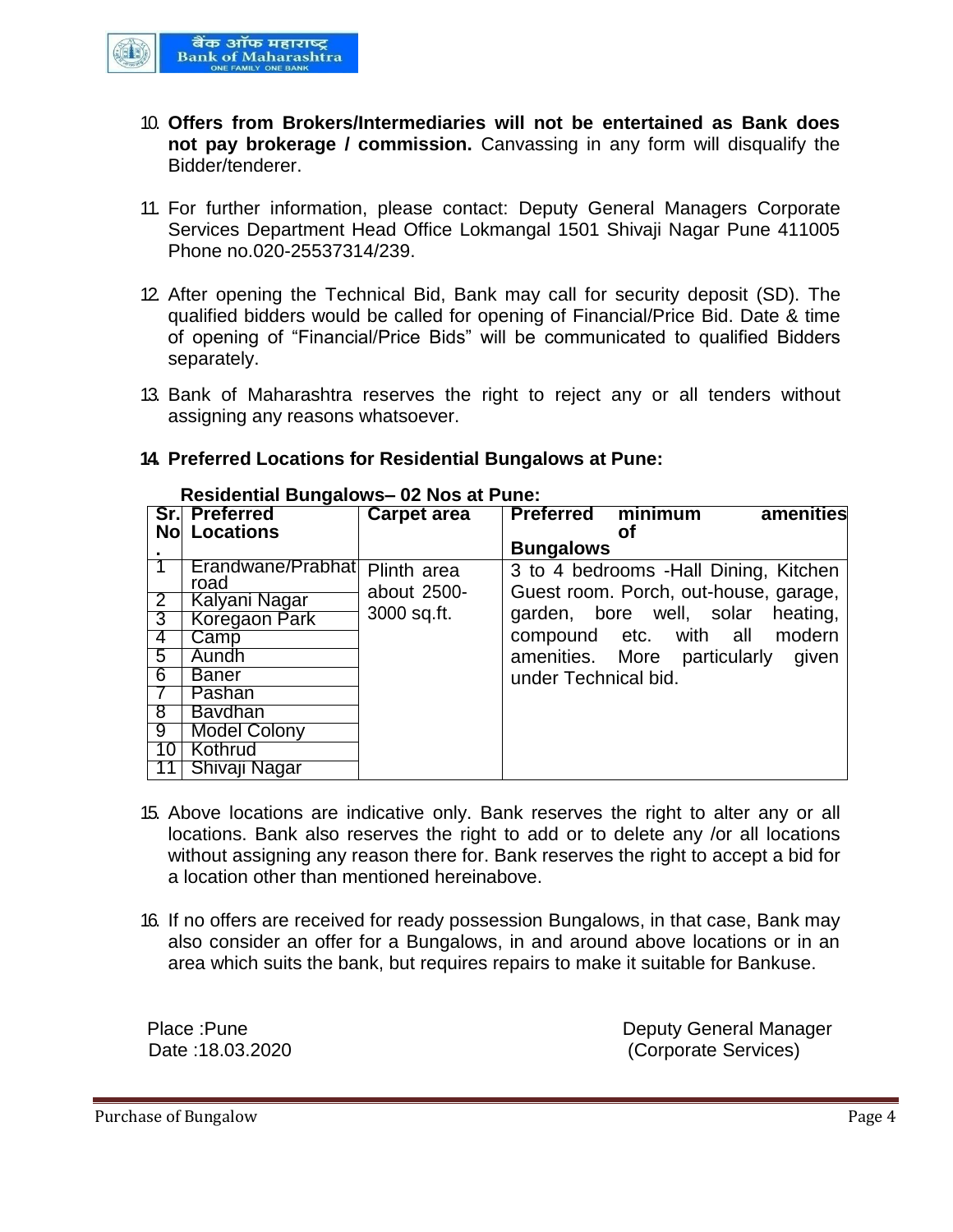

# **INDEX**

| $\overline{\mathbf{s}}$<br>No. | <b>Particulars</b>                      | Page<br>No.     |
|--------------------------------|-----------------------------------------|-----------------|
| 1                              | <b>Tender Notice</b>                    | $\overline{2}$  |
| $\overline{2}$                 | <b>Instructions to Bidders</b>          | 3               |
| $\overline{3}$                 | <b>Preferred Locations of Bungalows</b> | $\overline{4}$  |
| $\overline{4}$                 | Index                                   | $\overline{5}$  |
| $\overline{5}$                 | <b>Tender Document</b>                  | $6 \overline{}$ |
| $\overline{6}$                 | <b>Terms &amp; Conditions</b>           | 7               |
| 7                              | Procedure                               | 10              |
| $\overline{8}$                 | <b>Offer Letter</b>                     | 13              |
| 9                              | <b>Technical bid</b>                    | 15              |
| 10                             | <b>Certificate from Owners</b>          | $\overline{25}$ |
| 11                             | Declaration/Confirmation                | $\overline{26}$ |
| 12                             | <b>Irrevocable Undertaking</b>          | 28              |
| $\overline{13}$                | <b>Check list/Confirmation</b>          | 29              |
| 14                             | Annexure-1                              | $\overline{30}$ |
| 15                             | <b>Financial/Price bid</b>              | $\overline{32}$ |
| 16                             | Advertisement                           | 35              |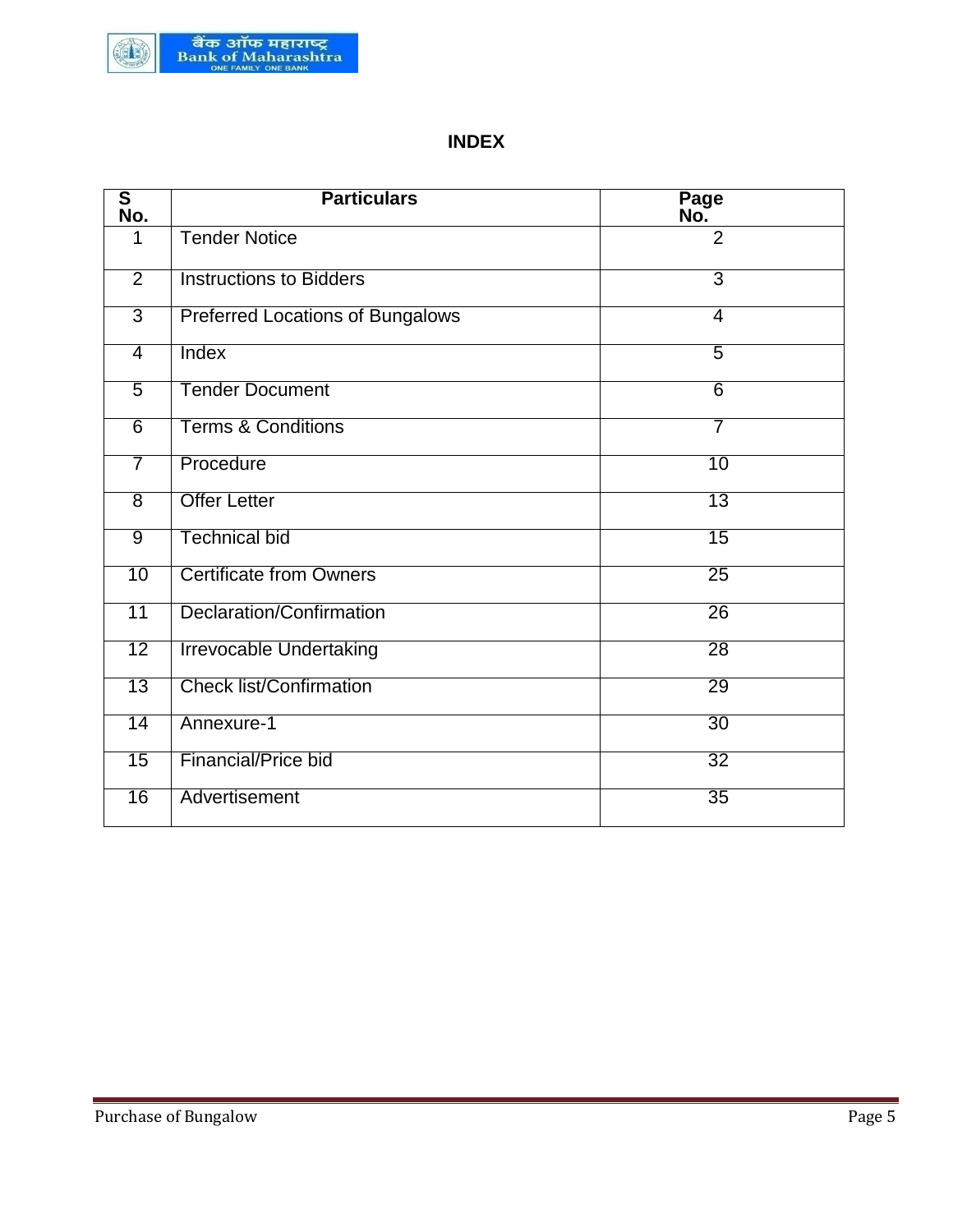

## **Tender Document:**

#### **PURCHASE OF RESIDENTIAL BUNGALOWS AT PUNE**

- 1. Bank of Maharashtra, Head Office invites sealed tenders in **two Bid System** i.e. Technical Bid and Financial Bid from the eligible vendors/builders/owners/owners having valid Power of Attorney(PoA), for purchase of two number of 3 to 4 bedrooms independent "Bungalows" within a radius of 10 - 12 KM from its Head Office at Lokmangal" ,1501,Shivajinagar,Pune411005. Real estate Agent/broker are strictly barred for participation of bid process.
- 2. The interested bidders/parties may submit application for the Bungalows properties which are ready for possession.
- 3. Further to serial no.2 above, Bank would give first preference to Bungalows( 02 Nos) properties offered by Govt./Quasi Govt./Semi Govt. Authorities. Bank would give preference to a three/four bedroom Bungalows with hall, dining, kitchen, garage, parking, garden, bore well, outhouse, sufficient open space etc. at desired location at competitive price. Bank's decision in this regard will be final and binding.

#### **Preferred Locations for Residential Bungalows at Pune:**

|                | <b>Sr.No. Location</b> | <b>Carpet area</b> | <b>Preferred minimum amenities of</b><br><b>Bungalows</b> |
|----------------|------------------------|--------------------|-----------------------------------------------------------|
|                | Erandwane              | Plinth area        | 3 to 4 bedrooms - Hall Dining,                            |
| $\mathsf{L}2$  | Kalyani Nagar          |                    | Kitchen Guest room. Porch, Out -                          |
| $\overline{3}$ | Koregaon Park          |                    | house, garage, garden, bore well,                         |
| $\overline{4}$ | Camp                   |                    |                                                           |
| 5              | <b>Aundh</b>           |                    | solar heating, compound etc. with all                     |
| ි 6            | <b>Baner</b>           |                    | modern amenities. More particularly                       |
|                | Pashan                 |                    | given under Technical bid.                                |
| ි 8            | Magarpatta             |                    |                                                           |
| ල (            | <b>Model Colony</b>    |                    |                                                           |
| 10             | Shivaji Nagar          |                    |                                                           |

#### **Residential Bungalows-2 Nos at Pune:**

Above locations are indicative only. Bank reserves the right to alter any or all locations. Bank also reserves the right to add or to delete any /or all locations without assigning any reason there for. Bank reserves the right to accept a bid for a location other than mentioned herein above.

If no offers are received for ready possession Bungalows, in that case, Bank may also consider an offer for a Bungalows, in and around above locations or in an area which suits the bank, but requires repairs to make it suitable for Bank use.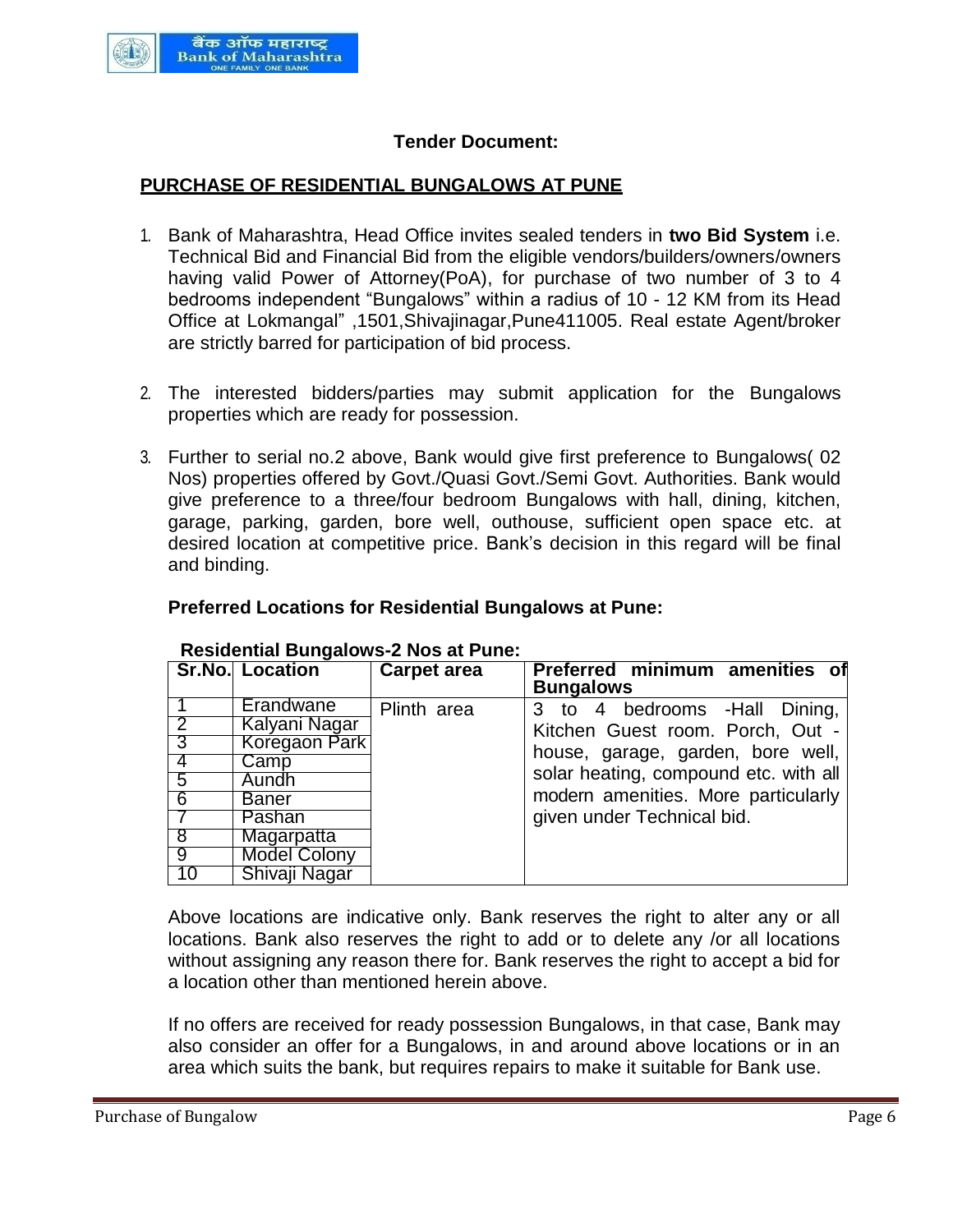

#### **4. GENERALTERMS ANDCONDITIONS:**

4.1 The terms and conditions/tender notice/advertisement etc. shall form part of the tender document to be submitted by the vendor to Bank of Maharashtra hereinafter referred to as "Bank".

4.2 Tender document received by the Bank after due date and time i.e. after **3.00 p.m. on 09.04.2020** shall be rejected outright.

4.3 All vendors are requested to drop the tender documents (TECHNICAL BID AND FINANCIAL/PRICE BID) duly filled, signed & supported by relevant documents in tender box kept at reception, ground floor, Lokmangal, 1501 Shivajinagar, Pune 411005 on or before 3.00 p.m. on **09.04.2020**.

4.4 All columns in the tender document must be duly filled in and no column should be left blank. **"Nil" or "Not Applicable" should be marked** where there is nothing to report. All the pages of the tender documents should be signed by the bidder /authorized signatory of the bidder/tenderer. Any over-writing or use of white ink should be duly authenticated by the tenderer. The Bank reserves the right to reject incomplete tenders or in cases where information submitted is found incorrect.

4.5 In case the space in the tender document is found insufficient, the vendor may use separate sheets to provide full information. (As far as possible space provided for in the format must be used. Please do not write refer to Annexure etc.)

4.6 **The offer should remain valid for a period of 90 days from the date of opening of Financial Bids.** During the validity period of the offer, the vendor should not withdraw / modify the offer in terms of price and other terms and conditions quoted in the technical and price bids. In this regard, the undertaking be submitted along with the Technical Bid as per the prescribedformat.

4.7 Purchase Preferences are as mentioned under serial no 2 & 3 above.

4.8 There should not be any deviations in the terms & conditions as stipulated in the tender document. However, in the event of imposition of any other condition, which may lead to deviation with respect to the terms & conditions as mentioned in the tender document, the vendor is required to attach a separate sheet marking "list of deviations". **Bank is not under obligation to accept the said deviation and his bid/tender is liable for rejection.**

4.9 Canvassing in any form will automatically disqualify the bidder/tenderer. Bank does not pay brokerage.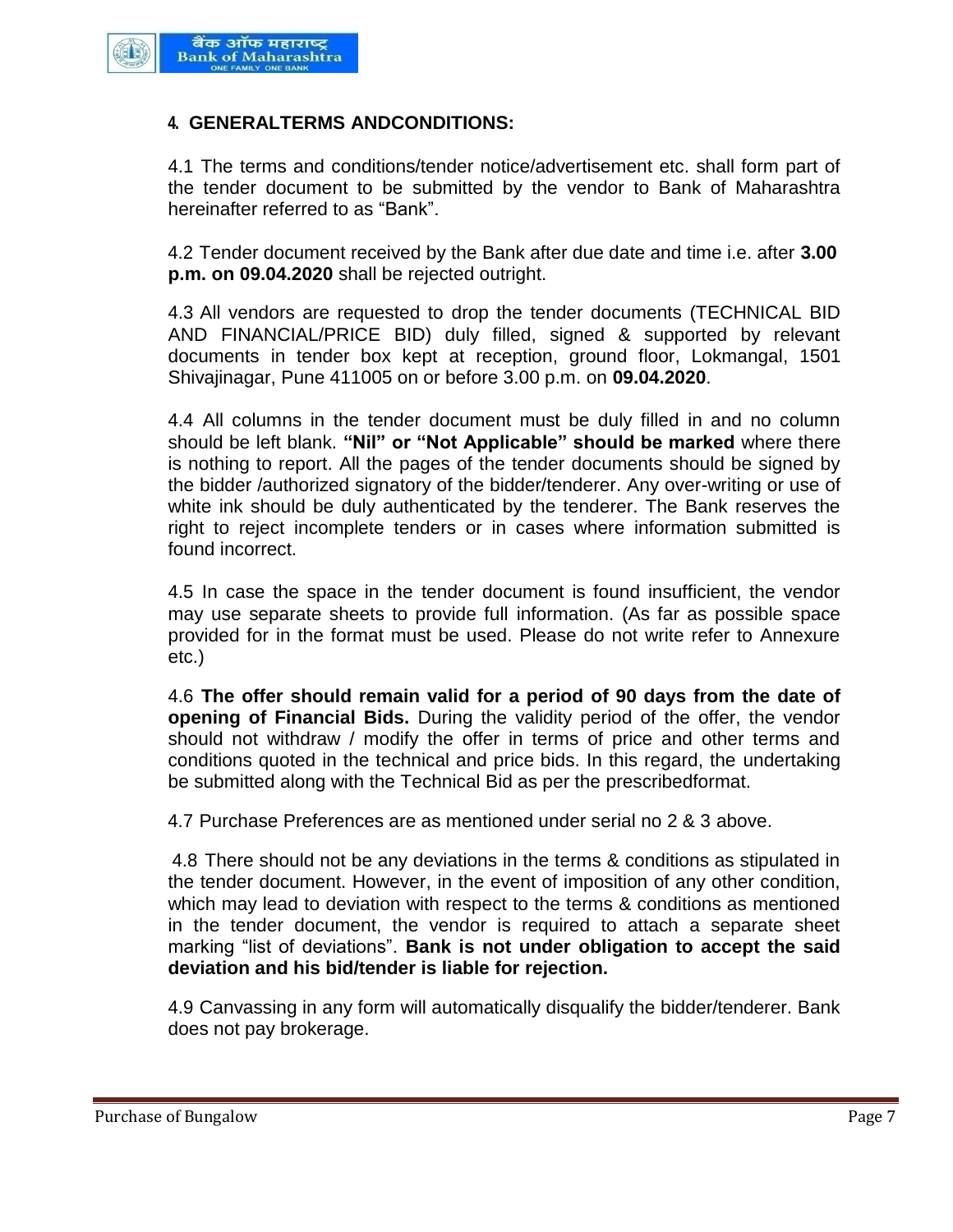

4.10 Bungalows Property offered should be situated in good area in specified locations with congenial surroundings and proximity to public amenities like railway station, bus stop, bank, market, hospitals, schools, post office, etc. The Bungalows property shall not be prone to water logging.

4.11 Offers of extended constructions over the existing buildings with external columns will not be considered.

4.12 Bank will not make any advance payment. All payment will be made through RTGS/NEFT mode only.

4.13 Payment Terms& Defect Liability:

#### **For Ready Possession Bungalows.**

Payment Terms:

i) 95% of the cost will be payable at the time of execution of sale deed simultaneously with possession.

ii) Balance 5% of the cost will be held as retention money and will be paid after execution of conveyance deed.

Defect Liability:

i) The defect liability period is one year from the date of possession or expiry of the first monsoon/ submission of building completion certificate/Occupation certificate whichever is later.

ii) During defect liability period, the vendor has to undertake all structural repairs/waterproofing to the building (internal / external) at his own cost.

4.14 The particulars of amenities provided / proposed to be provided inside the Bungalows should be furnished in the Technical Bid.

#### **4.15 Carpet area:**

The carpet area would mean the usable carpet area at any floor level and include area occupied by all internal partitions, internal columns, internal door jams, internal balconies, internal bathrooms, internal lavatories and internal kitchen and pantry. Joint measurement will be taken in the presence of bank officials and Bidder/vendor /his authorized representative for computing/finalizing the exact carpet area. For computation of the carpet area, the definition adopted in this tender will be the covered areas excluding the outer walls, i.e. from plastered to plastered surface of the walls. Niches, flowerbeds, sit outs, etc. will not be taken into consideration for calculating the carpet area.

4.16. A pre-bid meeting of all the intending bidders/tenderers desirous of attending shall be held on **03.04.2020 at 4.00 p.m. at** Bank of Maharashtra, Corporate Services Department Lokmangal 1501 Shivajinagar Pune 411005 where the intended Bidders can have detailed dialogue regarding the tender,procedure for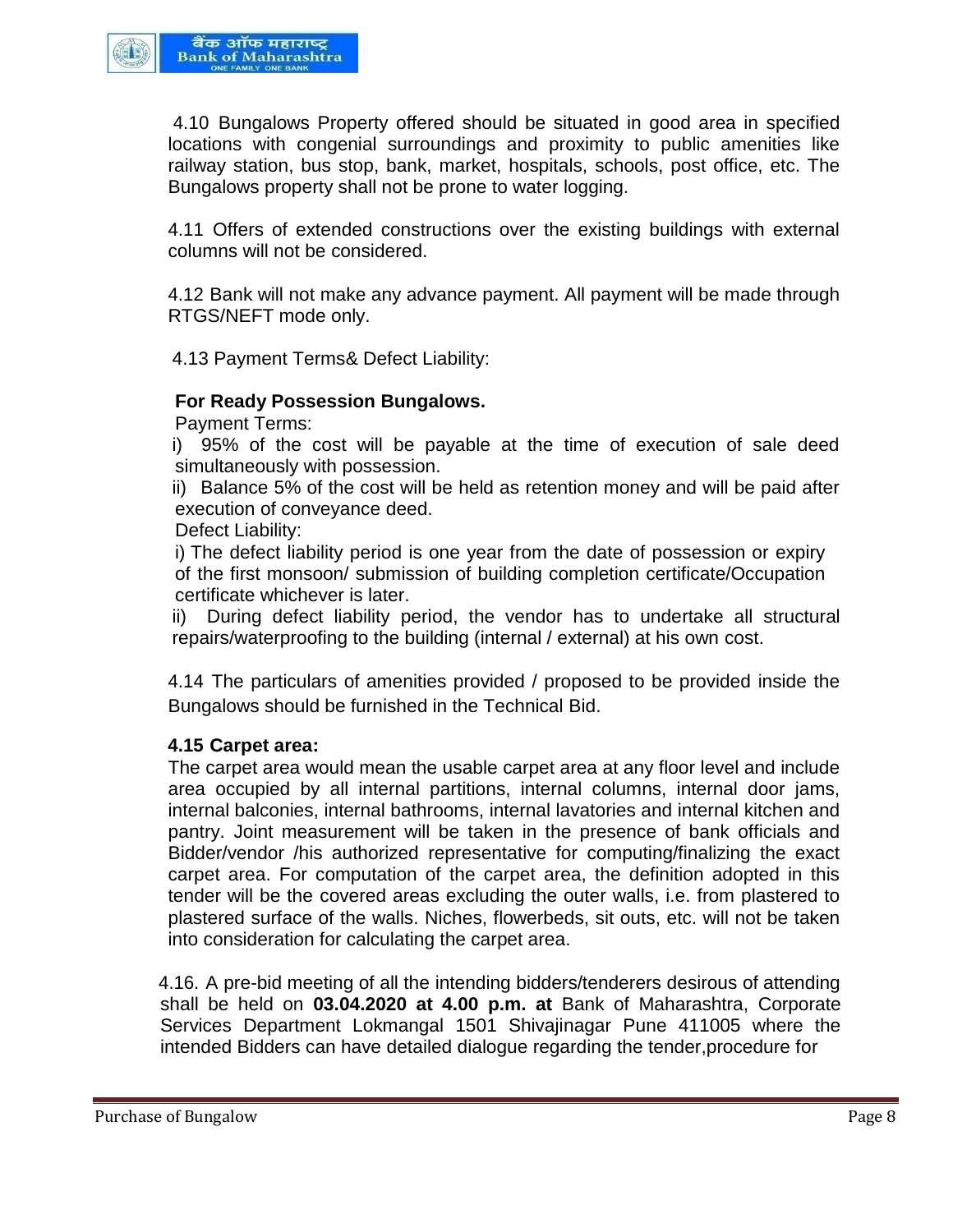

filling-in the Technical Bid, Financial Bid or any other matter / clarifications concerning the tender.

4.17. Technical Bids will be opened on **13.04.2020 at 3.30 p.m. at** Bank of Maharashtra, Corporate Services Department Lokmangal 1501 Shivajinagar Pune 411005 in the presence of the bidders/tenderers/authorized representatives. All the bidders/tenderers are advised in their own interest to be present for the same on the date at the specified time.

4.18. The short-listed Bungalows properties will be visited by a committee of Bank Officials. Bank will appoint valuers & Architect who will visit the site for assessing the value of the property and to verify the quality of construction, materials used, etc. The bidders/vendors should provide the requisite information / documentary proof to the visiting officials / Bank's approved valuers for verification. The vendor should not have any objection in this regard.

4.19. The particulars of Bungalows, floor-wise area, name, etc. should be furnished in the Technical Bid. Details of measurements of the Bungalows offered should invariably be furnished in the Technical Bid.

4.20. The Bungalows property offered should be unencumbered and have clear and marketable title. Adequate documentary evidence to this effect should be furnished along with the Technical Bid.

4.21. While furnishing the information in Technical Bid, full details of the items / materials used including the brand name, size, quantity, quality, etc. should be furnished for each and every item in the respective columns. In case of flooring, windows, doors, door shutters, etc. full particulars of quality of material used, thickness, size, brand name, etc. should be furnished. These details are subject to verification.

4.22. Plans duly approved by municipal authorities/competent authority should be submitted along with the Technical Bid. Particulars of TDR (Transfer of Development Right) used, if any, and the eligible FSI and FSI used, etc. are to be furnished in the respective column along with the requisite certificates issued by the competent authorities. For old Bungalows, NOC from the Society (if any) may be enclosed. However, Bank may prefer new buildings.

4.23. All the legal documents required by the Bank for verification of the title clearance of the Bungalows property should be submitted. Title & search report should not be older than 6 months. The title certificate issued by Bank's Solicitor / Advocate only shall be considered.

4.24. It is the policy of the Bank to issue **Public Notice** in the leading newspapers inviting claims from the public, if any, before entering into sale deed/conveyance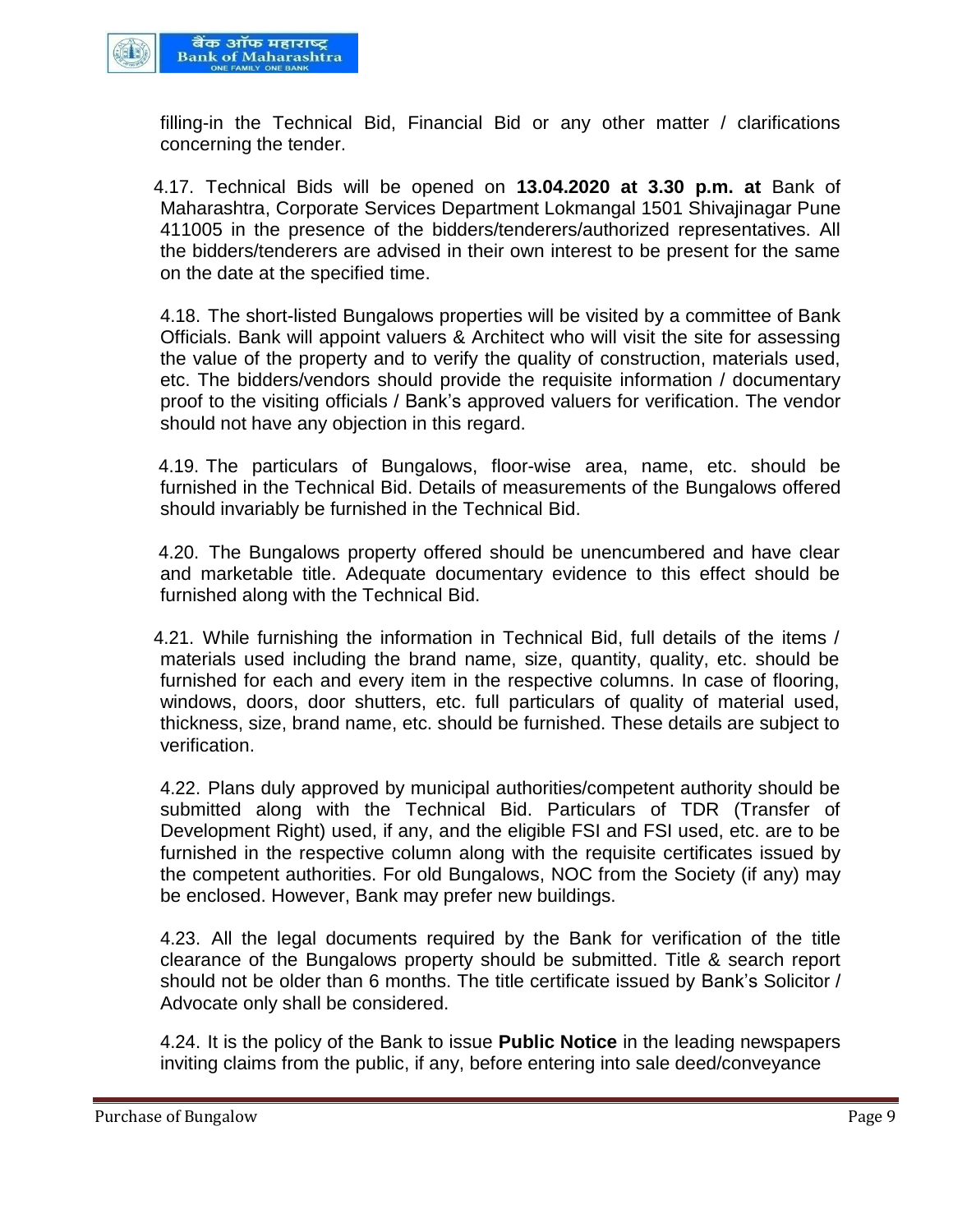

deed / MOU for the offered property. The vendor should not have any objection in this regard.

4.25. The bidders/vendors, at their own cost, shall obtain Income Tax and other statutory clearances as and when required.

4.26. The bidder may submit a valuation of Bungalows from a reputed valuer as additional document while submitting their bid. The said valuation report shall be enclosed along with Financial Bid.

4.27. The following documents should be enclosed with the Technical Bid/offer:

a) Copy of sanctioned plan and layout & structural drawings.

b) Copy of title investigation and Search & Title Report along with copy of Title Deed documents.

c) Commencement Certificate from competent authority. Completion Certificate/Occupancy Certificate if Bungalows is ready for possession.

d) Structural Stability Certificate from licensed structural engineer of Municipal Corporation / Local authority.

e) Site plan copy.

f) NOC from the Society, in case offered Bungalows is in Bungalows Society.

g) Fire NOC.

4.28. Bank reserves the right to accept or reject any or all the tenders / offers without assigning any reason whatsoever.

4.29. The list of locations is indicative only. Bank reserves the right to alter any or all locations. Bank also reserves the right to add or to delete any /or all locations without assigning any reason there for. Bank reserves the right to accept a bid for a location other than mentioned hereinabove.

4.30. Page 1 to 35 including advertisement will form part of this tender document.

#### **5.00 Procedure to be followed:**

- a) After opening the first part of the tenders i.e. the Technical bid, Bank of Maharashtra would carry out the evaluation of the tenders received in response to the advertisement for assessing suitability & short listing of sites.
- b) The technical & financial evaluation sheet is as perAnnxure-1.
- c) The Bungalows which are not as per the location indicated or unsuitable or do not meet the laid down criteria would be summarily rejected even without inspection. The Bank's decision about suitability shall be final &binding.
- d) Bank of Maharashtra reserves the right to give preference in following order: Bank would give first preference to Bungalows properties offered by Govt./Quasi Govt./Semi Govt. Authorities. Bank would give preference to a three/four bedroom Bungalows with hall, dining, kitchen, garage, parking, garden, bore well, outhouse, sufficient open space etc at desired location at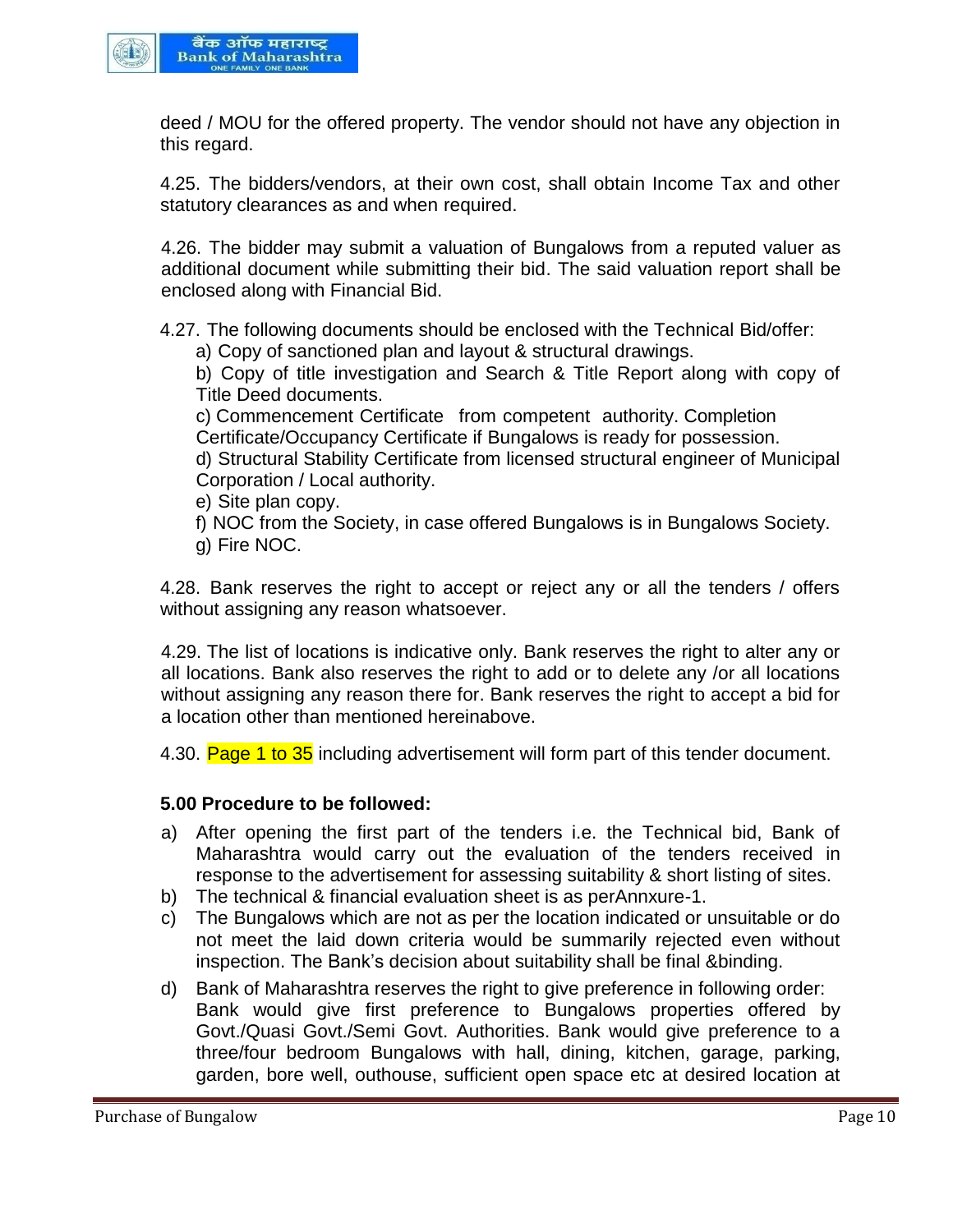

competitive price. Bank's decision in this regard will be final and binding.

- e) The financial bid envelopes (without opening) of the bidders, which have not been short listed as above, will be returned.
- f) Subject to (c) above, Bungalows for which offers are received will be visited by a Committee of Bank of Maharashtra for short listing and a preliminary list will be prepared.
- g) Bank of Maharashtra would appoint an agency/ surveyor to measure the Bungalows and the Bungalows which does not conform to the tender requirements would be liable to be rejected and their Financial Bids would be returned.(unopened)
- h) After step (g) the Bank would independently ascertain the title to the property to ensure that the title of their Bungalows is clear, marketable and free from any encumbrances, encroachments and the property can be transferred to Bank of Maharashtra.
- i) Bank of Maharashtra has the right to get these offers for Bungalows reexamined through the solicitors appointed by Bank of Maharashtra if required and the decision of the Bank's solicitors in this matter would be final. If in the opinion of bank's solicitors, the Bungalows property cannot be transferred or assigned or the title is defective/imperfect, then the offer will be liable to be rejected. The decision of solicitors in this matter would be final. If the Bungalows is mortgaged to a Bank, in that case, solicitors/advocates/lawyer's decision, to make part payment to the bank/agency with whom the Bungalows is mortgaged, subject to the condition that the Bungalows is otherwise transferable / assignable and the bank/agency who has mortgaged the Bungalows is willing to do so, would be final.
- j) The unopened financial bids for the short listed offers which do not qualify on legal grounds or for any reason for transfer or any other such ground would be returned.
- k) A list of those Bungalows found suitable on all counts as above would be prepared.
- l) After the transferability of the short listed Bungalows is ascertained, Bank of Maharashtra, the purchaser, reserves the right to call for Security Deposit (SD) of **Rs.1,00,000/- (Rs. One lac Only)** or any amount as decided, from such bidders which would qualify for opening their financial bids. The SD of unsuccessful bidders would be returned within a period of 10 days from the date of opening of financial bids to the owners. However, in case of a successful bidder the SD would be retained and it would be returned at the time of registration of Bungalows. In case the successful bidder refuses or is reluctant or unable or refrains from transferring the said Bungalows property or delays it beyond a period of six months then the **SD would be forfeited**. The SD would be non-interest bearing. If SD is called and not submitted/deposited in time, in that case Bank of Maharashtra reserves the right to reject the offer. Bank of Maharashtra may or may not call for SD from Public Sector Undertakings/ Government Departments and other Government bodies.
- **m)** The offer should remain valid for three months from the date of opening of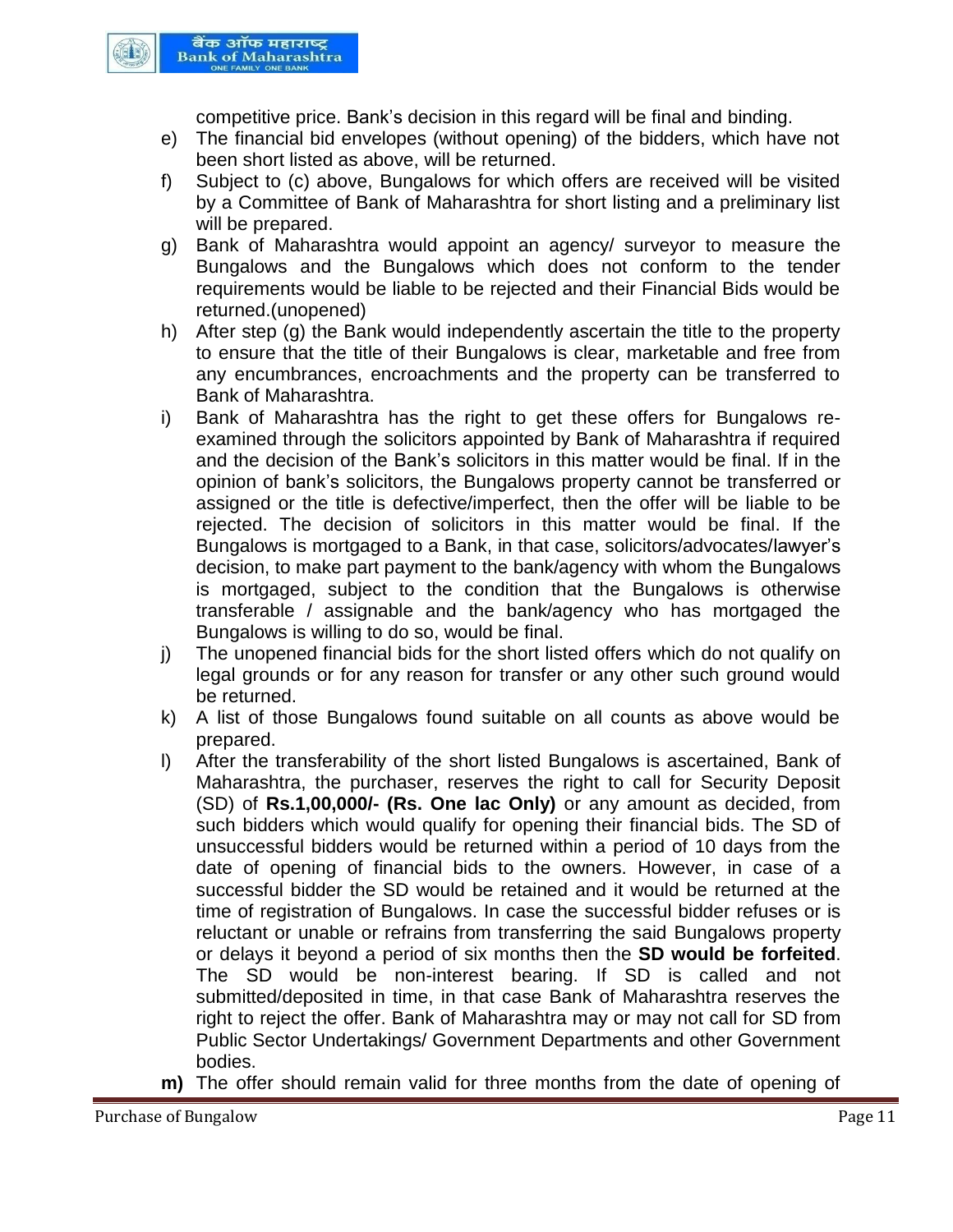

financial bids**. This period of three months reckoned from the date of opening of the financial bid for effective transfer Bungalows would be the essence of the contract.**

- n) The valuation of the Bungalows for which the transferability is ascertained would be carried out by the Bank. The measurement of the Bungalows will be carried out and the area computed.
- o) The financial bids for only those properties, which qualify for transfer, would be opened by a Committee constituted by Bank of Maharashtra in front of the bidders. The date for the financial bid opening will be intimated at the address given by the bidder through speed post or any other acceptable means of communication.
- p) The sealed corresponding valuation reports will be opened by the same committee, which opens the financial bids.
- q) After financial bids are opened, based on criteria of nature of property such as ready possession, free hold, nature of title, location, suitability & valuation in the particular area vis-à-vis rate quoted, suitable decision would be taken by the Bank which shall be final &binding.
- r) The SD of the unsuccessful bidders (if called for) will be returned as stated above.
- s) It is clarified that the verified area would be multiplied by the rate quoted and the amount arrived would be considered. If the bidder has quoted the lump sum amount, this lump sum amount and the amount obtained by multiplication of the rate quoted with the verified area would be compared and the lower of the two would be considered.
- t) Discretion of the Committee set up by Bank of Maharashtra for this purpose would be final.
- u) In all cases, wherever applicable, the quoted rate/ amount written in words will be considered wherever there is a difference between the quoted amount / rate mentioned in words and figures.
- v) The stamp duty and registration charges would be borne & paid by the Bank.
- w) The bidder/ owner/ seller would submit any other document & papers, NOCs, permissions & sign all the requisite documents as advised by the solicitors of the Bank.

Stamp & Signature of Bidder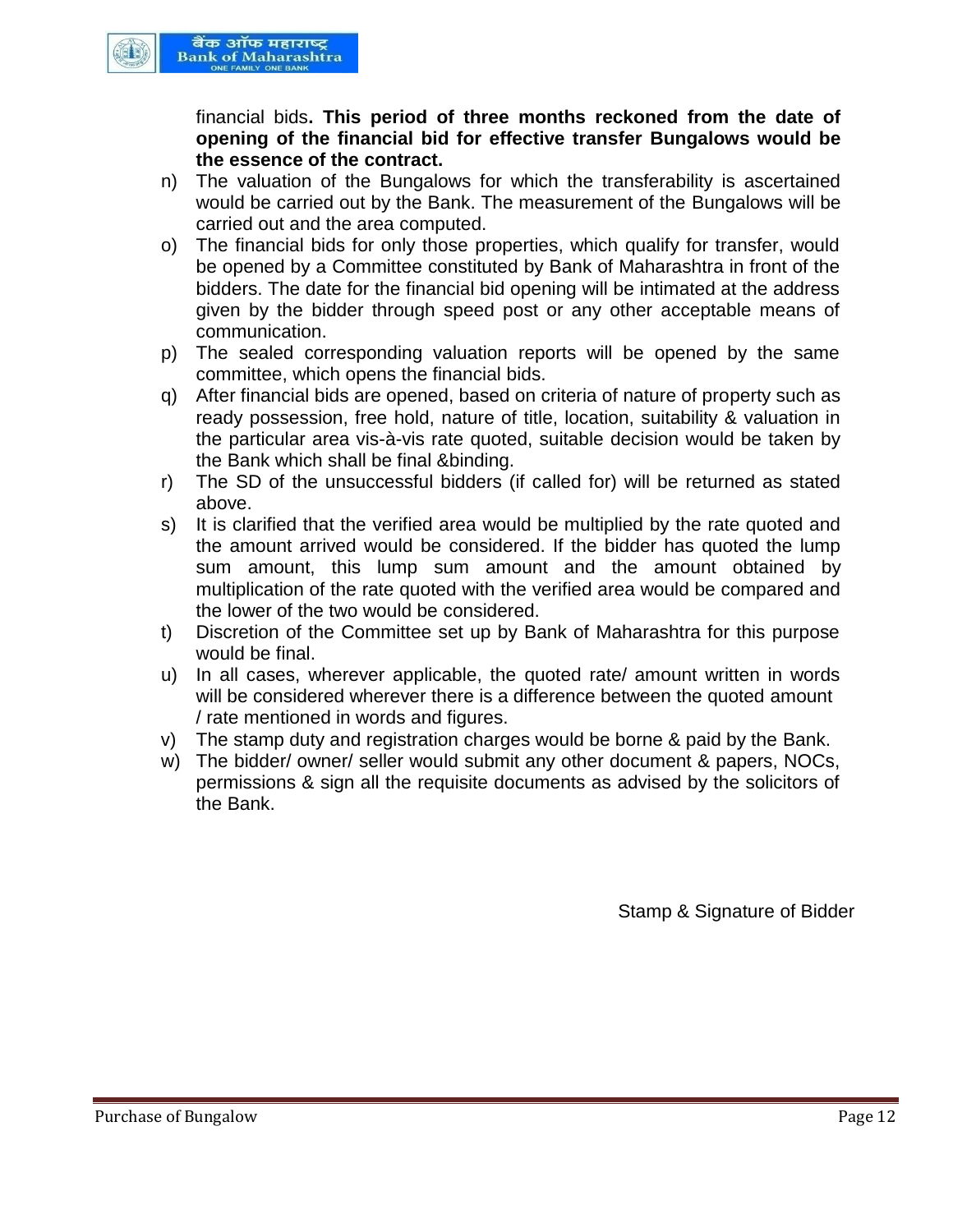

# **OFFER LETTER**

Senders name & address:

To,

The Deputy General Manager Corporate Services, Bank of Maharashtra, "Lokmangal", 1501, Shivajinagar, Pune 411 005

Sir,

## **Sub: Offer for purchase of Residential Bungalows-2 Nos at Pune for Bank of Maharashtra".**

This offer is with reference to the advertisement released on This offer is with reference to the advertisement released on press/ put up on the websites of Bank of Maharashtra, for purchasing of two numbers of 3 to 4 bedrooms independent "Bungalows" within a radius of 10-12 k.m. from its Head Office at Lokmangal"1501, Shivajinagar Pune 411005.

I/We understand that:

- a) No brokerage is payable by Bank of Maharashtra to me/us or my/ our representative in this transaction.
- b) All payments for SD etc. would be made through banker's cheque / draft payable to Bank of Maharashtra at Pune. Bank would give first preference to Bungalows properties offered by Govt./Quasi Govt./Semi Govt. Authorities. Bank would give preference to a three/four bedroom Bungalows with hall, dining, kitchen, garage, parking, garden, bore well, outhouse, sufficient open space etc at desired location at competitive price. Bank may also consider an offer for a Bungalows, in and around above locations or in an area which suits the bank, but requires repairs to make it suitable for Bank use. Bank's decision in this regard will be final and binding.
- c) The owner or the seller has to pay all the outgoing and all other expenses till the date of handing over of possession of the Bungalows or completion of the transaction whichever is later. Any expenditure/expenses prior to the said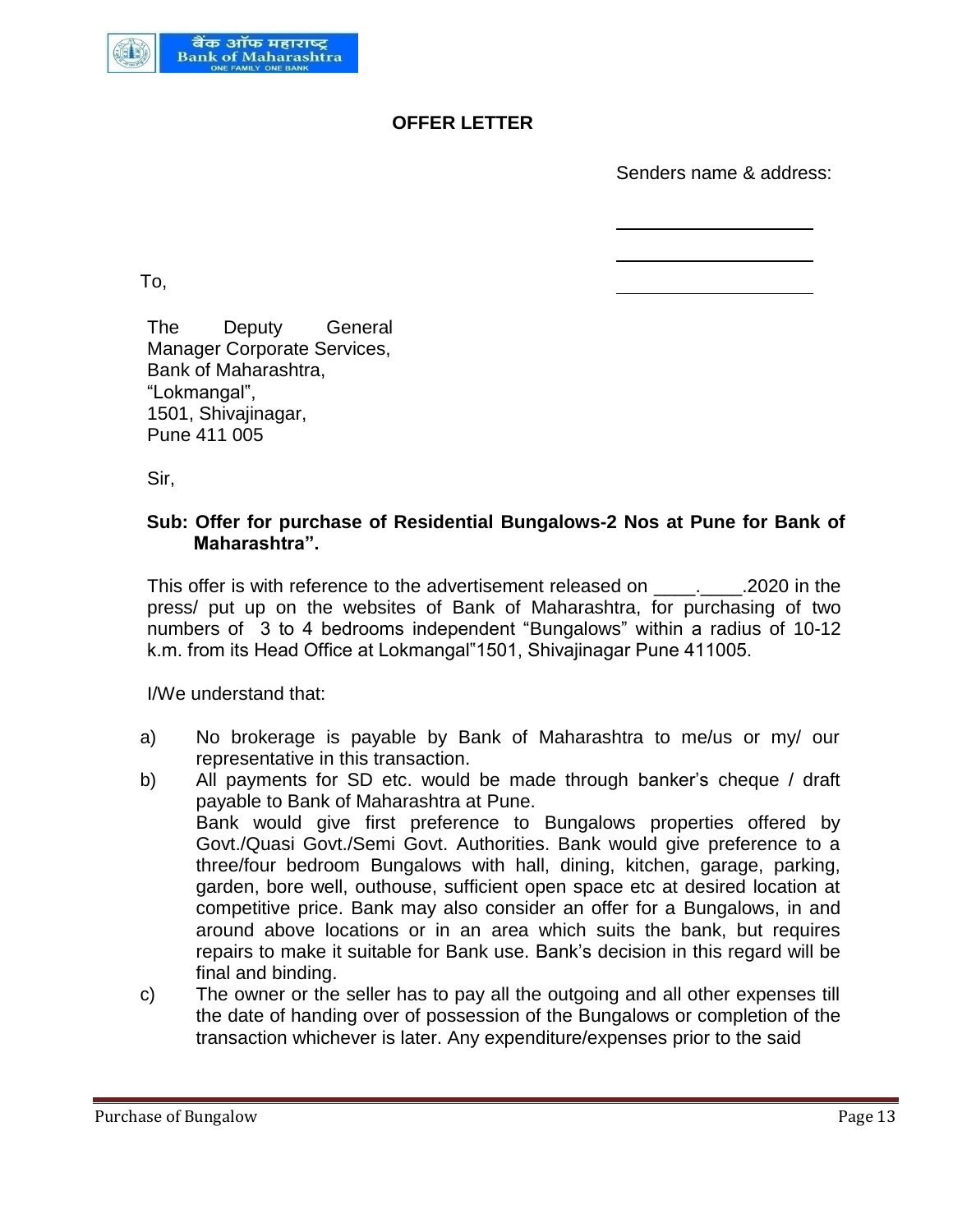

date will be borne by the sellers. These charges also include consumable charges like electricity charges consumed by the owner / seller.

As indicated in this Para, the outgoing would mean all the charges applicable for the usage of the plots/premises like society charges, all applicable property taxes, NA charges, applicable ground lease rent/ other taxes, cess, levies, applicable water tax, applicable electricity charges, applicable security charges etc These charges would include any arrears payable/become payable to any Statutory Authority or local bodies.

- d) The advertisement released in this context will form part of the contract.
- e) By submitting this offer the owner/ seller has permitted Bank of Maharashtra or their representatives, with prior appointment, to inspect the plot of land offered as well as the property documents and to carry out the measurements, valuations thereof.

Stamp & Signature of Bidder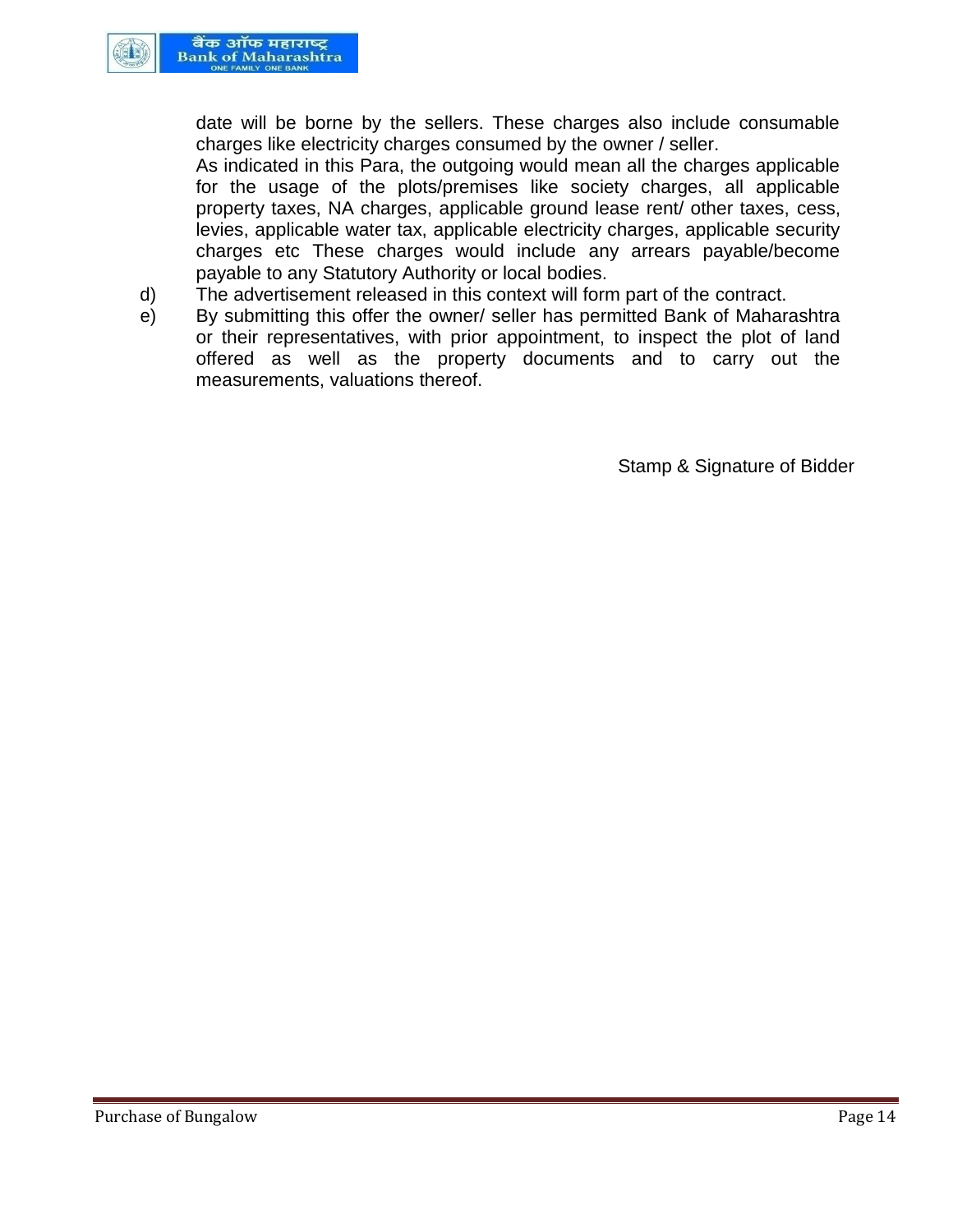

# **TECHNICAL BID (BUNGALOWS)**

# Name of Location for which offer is submitted: \_

(Note: If bidder is interested to submit offer for 02 Nos of Bungalows, then they shall attach duly filled two separate Technical bids)

|              | <b>PART A: GENERAL INFORMATION</b> |                                                                                                                                                                 |                               |  |
|--------------|------------------------------------|-----------------------------------------------------------------------------------------------------------------------------------------------------------------|-------------------------------|--|
| Sr.No        |                                    | <b>Particulars</b>                                                                                                                                              | to be filled by Bidder/Vendor |  |
| $\mathbf{1}$ |                                    | Offer for ------ BUNGALOWS at -----                                                                                                                             |                               |  |
| 2            |                                    | Details of bidder/ firm / builder<br>/owner:                                                                                                                    |                               |  |
|              | 2.1                                | Name of the Owner/Co./Firm, etc.:                                                                                                                               |                               |  |
|              | $2.2\,$                            | Address & Phone No.: FAX<br>No. & E-mailaddress:                                                                                                                |                               |  |
|              | 2.3                                | Name of the contact person & Phone<br>$No.$ :                                                                                                                   |                               |  |
|              | 2.4                                | Constitution of vendor / firm:<br>(Whether Proprietary /<br>Partnership /Pvt. Ltd. / Public<br>Ltd. / PSU etc.):<br>Name of Partners/ Directors & Phone<br>Nos. |                               |  |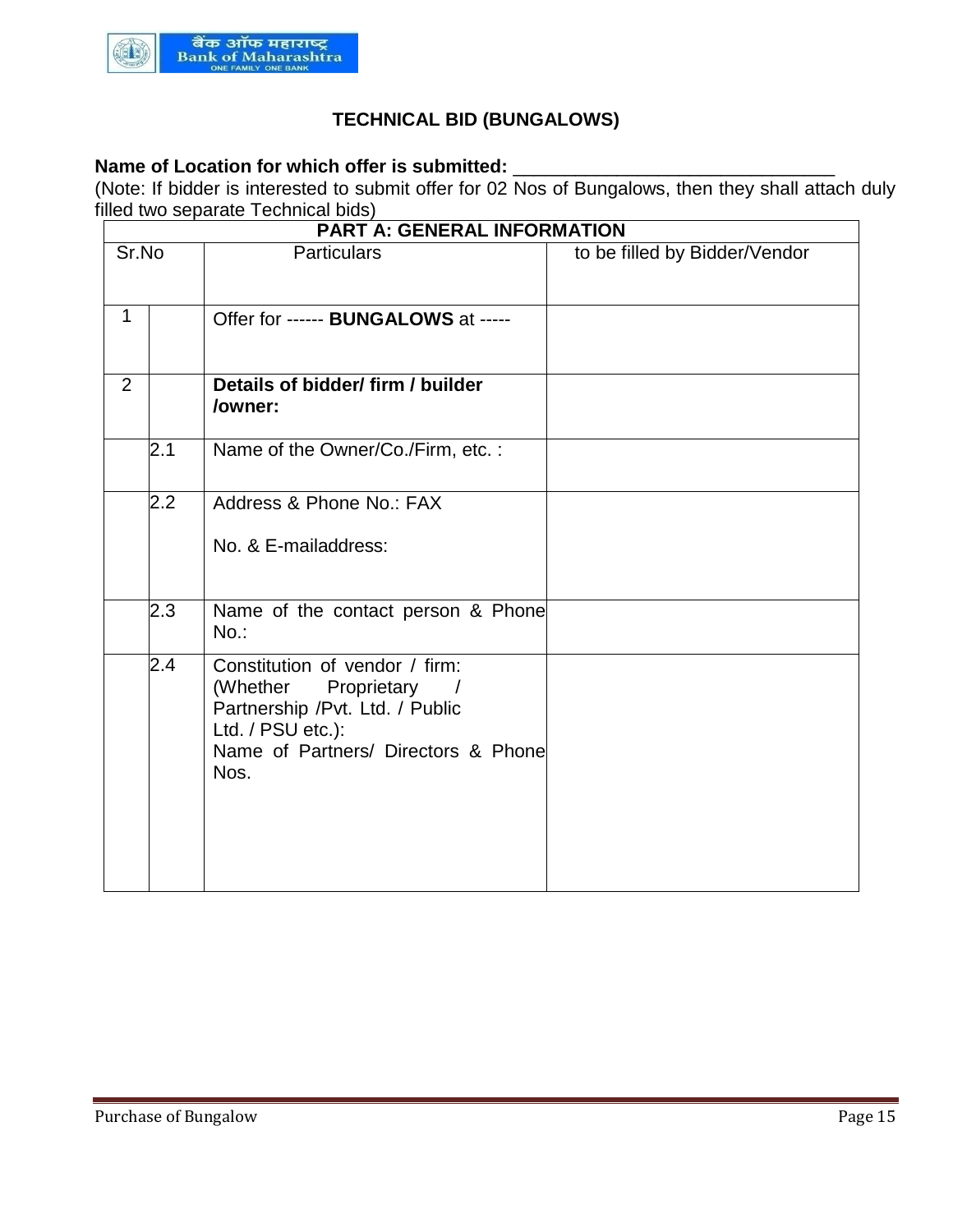

|   | $\overline{2.5}$ | (if applicable) Copy of registered<br>Memorandum<br>Undertaking/<br>of<br>Development Agreement<br>between<br>Developers and the Owners in case<br>the land does not belong tothe<br>bidder/builders: |                |
|---|------------------|-------------------------------------------------------------------------------------------------------------------------------------------------------------------------------------------------------|----------------|
| 3 |                  | Marketability of Title of the vendor:                                                                                                                                                                 |                |
|   | 3.1              | Solicitors / Advocate's name<br>address, Phone /<br>and<br>FAXNos.                                                                                                                                    |                |
|   | 3.2              | Detailed report of the Solicitor /<br>Advocate for marketability of titles is<br>to be enclosed:                                                                                                      |                |
|   | 3.3              | Details of encumbrances, if any                                                                                                                                                                       |                |
| 4 |                  | <b>Details of Property:</b>                                                                                                                                                                           |                |
|   | 4.1              | Name of the owner                                                                                                                                                                                     |                |
|   | 4.2              | Location & Address of the Bungalows                                                                                                                                                                   |                |
|   |                  | Name of the scheme                                                                                                                                                                                    |                |
|   |                  | Street/Sector No                                                                                                                                                                                      |                |
|   |                  | Nearest landmark                                                                                                                                                                                      |                |
|   | 4.3              | Usage of property (as approved<br>by Competent Authority)<br>a. Residential<br>b. Commercial<br>c. Residential/Commercial                                                                             | a)<br>b)<br>c) |
|   | 4.4              | Distance from (in K.M.)                                                                                                                                                                               |                |
|   |                  | Distance from Lokmangal-                                                                                                                                                                              |                |
|   |                  | a. Pune Railway Station                                                                                                                                                                               |                |
|   |                  | b. Nearest Bus stop/ Depot.                                                                                                                                                                           |                |
|   |                  | c. Nearest Market place                                                                                                                                                                               |                |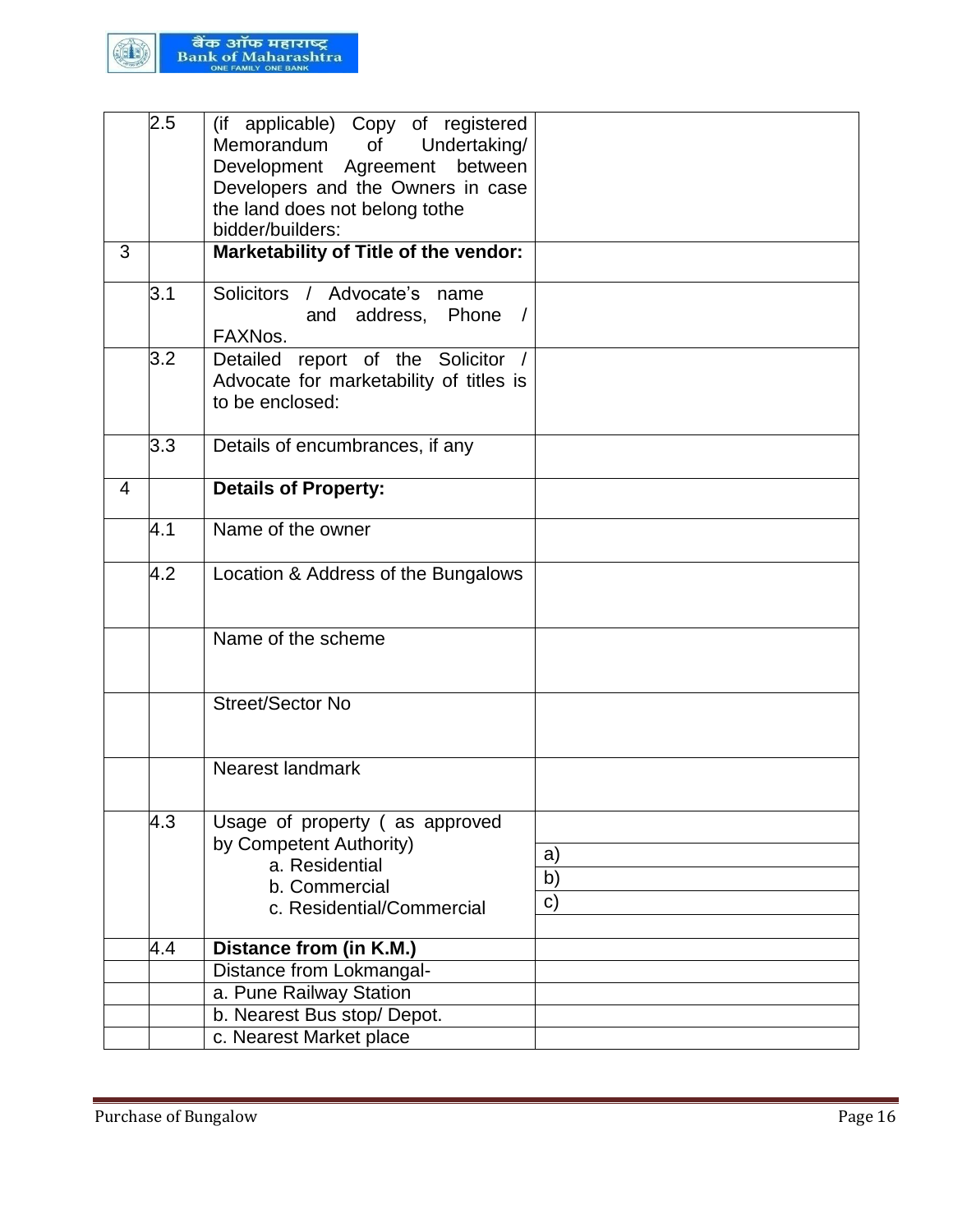

|     | d. Nearest Police Station                |              |
|-----|------------------------------------------|--------------|
|     | e. Nearest Educational Institution       |              |
|     | f. Nearest Bank                          |              |
|     | g. Nearest Hospital                      |              |
|     | h. Nearest Post Office                   |              |
|     | i. Airport                               |              |
| 4.5 | Details of locality -                    |              |
|     | Type of locality                         |              |
|     | a. Residential                           | a)           |
|     | b. Commercial                            | b)           |
|     | c. ShoppingComplex                       | $\mathbf{C}$ |
|     | d. Industrial                            | d)           |
|     | e. Slum                                  | e)           |
|     |                                          |              |
| 4.6 | Whether the locality is free from        |              |
|     | special hazards like fire, flood, etc.   |              |
| 4.7 | Whether the locality has protection from |              |
|     | influence<br>adverse<br>such<br>as       |              |
|     | Encroachments, unauthorized              |              |
|     | hutments, Industrial nuisance, smoke,    |              |
|     | dust, noise, etc.                        |              |
|     | <b>PART B: TECHNICAL INFORMATION</b>     |              |
| 5   | <b>Bungalow:</b>                         |              |
| 5.1 | Type of Bungalows: (Residential)         |              |
|     | Independent:                             |              |
|     |                                          |              |
|     | Row House:                               |              |
|     |                                          |              |
| 5.2 | Type of Construction                     |              |
|     |                                          |              |
|     | <b>Load Bearing</b>                      |              |
|     | <b>RCC</b>                               |              |
|     | Steel framed)                            |              |
| 5.3 | Type of Foundation (Structure should be  |              |
|     | designed to take care of                 |              |
|     | earthquake intensity applicable for the  |              |
|     | area)                                    |              |
|     | Whether the proposal is for sale of      |              |
|     | residential Bungalows in Bungalows       |              |
|     | Society.                                 |              |
| 5.5 | No. of Floors and height of each floor   |              |
|     | including Basement, if any               |              |
| 5.6 | Clear floor height from floor to ceiling |              |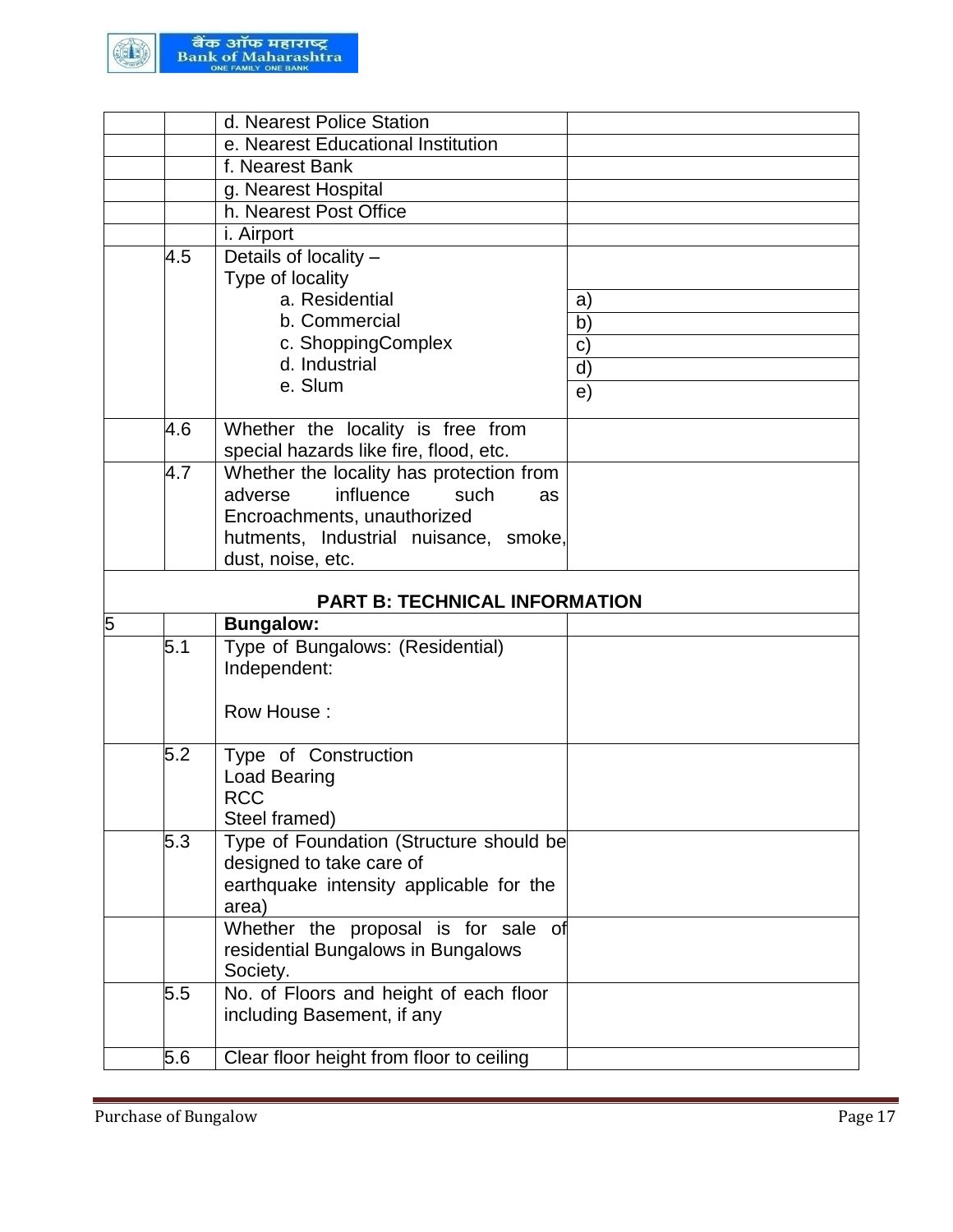

|   |      | 5.7 No. of rooms on each floor                                                                                                                                                                                                         |        |
|---|------|----------------------------------------------------------------------------------------------------------------------------------------------------------------------------------------------------------------------------------------|--------|
|   |      | 5.8 No. of bed room in the Bungalows                                                                                                                                                                                                   |        |
|   |      | 5.9 Total Plot area of Bungalows<br>offered in sq.ft.                                                                                                                                                                                  |        |
|   |      | 5.10 Plinth Area of Bungalows offered:<br>Super Built-Uparea                                                                                                                                                                           | sq.ft. |
|   |      | Built up area                                                                                                                                                                                                                          | sq.ft. |
|   |      | Carpetarea<br>(Tenderers are advised in their own<br>interest not to leave any of the aforesaid<br>columns<br>blank<br>under<br>any<br>circumstances. Tenderers are<br>required to enclose layout plans of the<br>Bungalows on offer.) | sq.ft. |
|   | 5.11 | List of common areas included for the<br>purpose of commuting super built up<br>area and its percentage to<br>: Carpet area                                                                                                            | Sqft   |
|   |      | : Built up area                                                                                                                                                                                                                        | Sqft   |
| 6 |      | <b>CARPET AREA DETAILS</b>                                                                                                                                                                                                             |        |
|   |      | 6.1 Total Area of Bungalows (W x L= Area)                                                                                                                                                                                              | sq.ft. |
|   | 6.2  | Details of rooms                                                                                                                                                                                                                       |        |
|   |      |                                                                                                                                                                                                                                        |        |
|   |      | Dimension: W x L                                                                                                                                                                                                                       |        |
|   |      | Area (Carpet) (in sq.ft.)                                                                                                                                                                                                              |        |
|   |      | a. Hall /Dining room                                                                                                                                                                                                                   |        |
|   |      | b. Bedroom $-1$                                                                                                                                                                                                                        |        |
|   |      | $Bedroom - 2$                                                                                                                                                                                                                          |        |
|   |      | Bedroom $-3$                                                                                                                                                                                                                           |        |
|   |      | Bedroom $-4$                                                                                                                                                                                                                           |        |
|   |      | c. Kitchen                                                                                                                                                                                                                             |        |
|   |      | d. Study                                                                                                                                                                                                                               |        |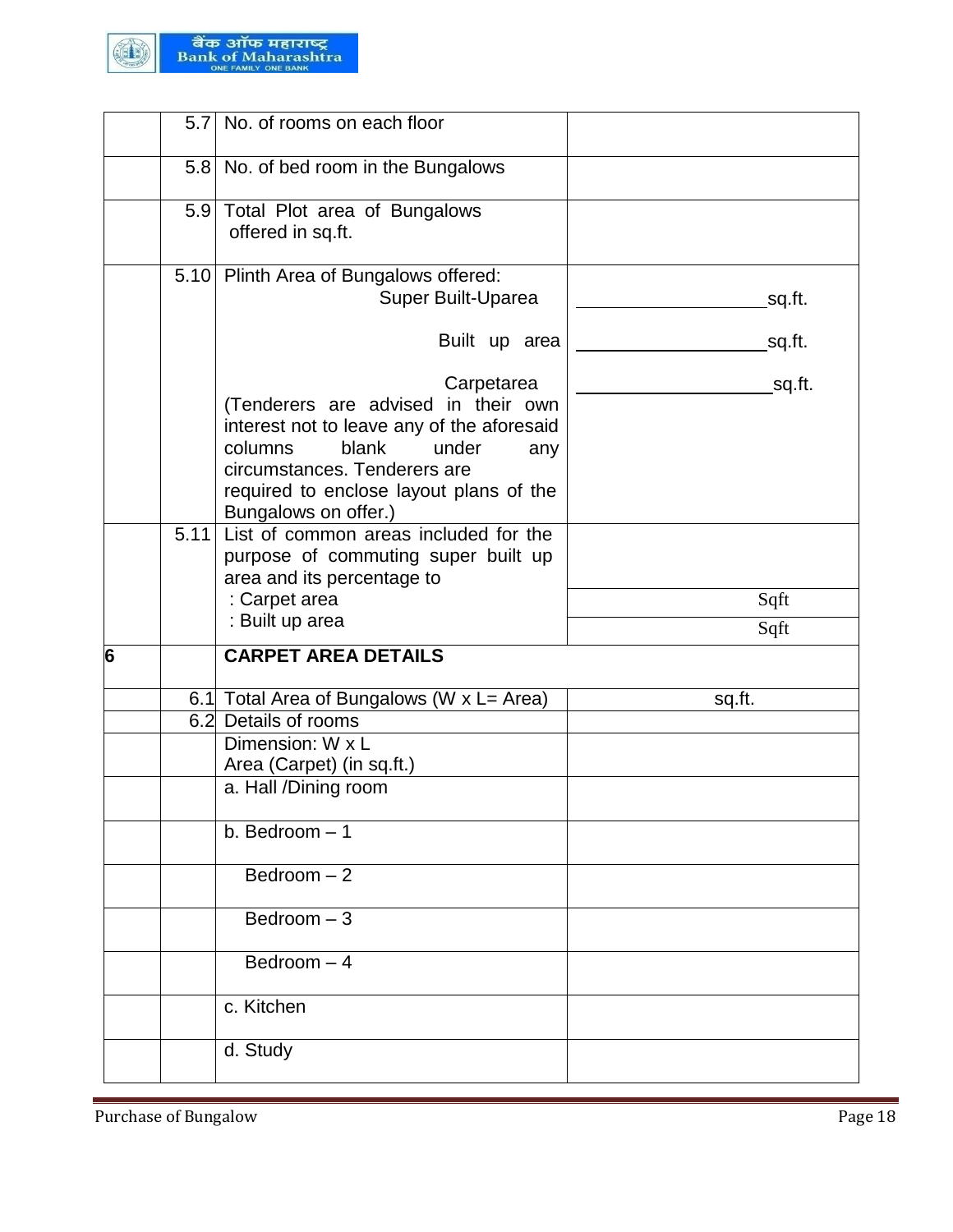

|   | e. Toilet                                                                                            |
|---|------------------------------------------------------------------------------------------------------|
|   | f. No of Bath/Toilet (mention combined<br>or separate) & area                                        |
|   | g. Passages.                                                                                         |
|   | h. Servants Quarters                                                                                 |
|   | i. Garage (covered/open)                                                                             |
|   | j. Out house                                                                                         |
|   | k. Garden area                                                                                       |
|   | I.OpenTerrace(open/covered)/Balco<br>nies                                                            |
|   | m. Porch                                                                                             |
| 7 | <b>CONSTRUCTION SPECIFICATIONS / MATERIALS USED (separate</b><br>Annexure may be used)               |
|   | a. Floor                                                                                             |
|   | b. Internal Walls                                                                                    |
|   | c. External Walls                                                                                    |
|   | d. Doors/Windows                                                                                     |
|   | e. Kitchen                                                                                           |
|   | f. Bathroom<br>Please specify no. of WC/Bath.<br>whether master bedroom is<br>attached with WC/Bath. |
|   | g. Dado in Kitchen and wall<br>tiles in bathroom (also<br>mention height of dado)                    |
|   | h. Electrical Fittings,                                                                              |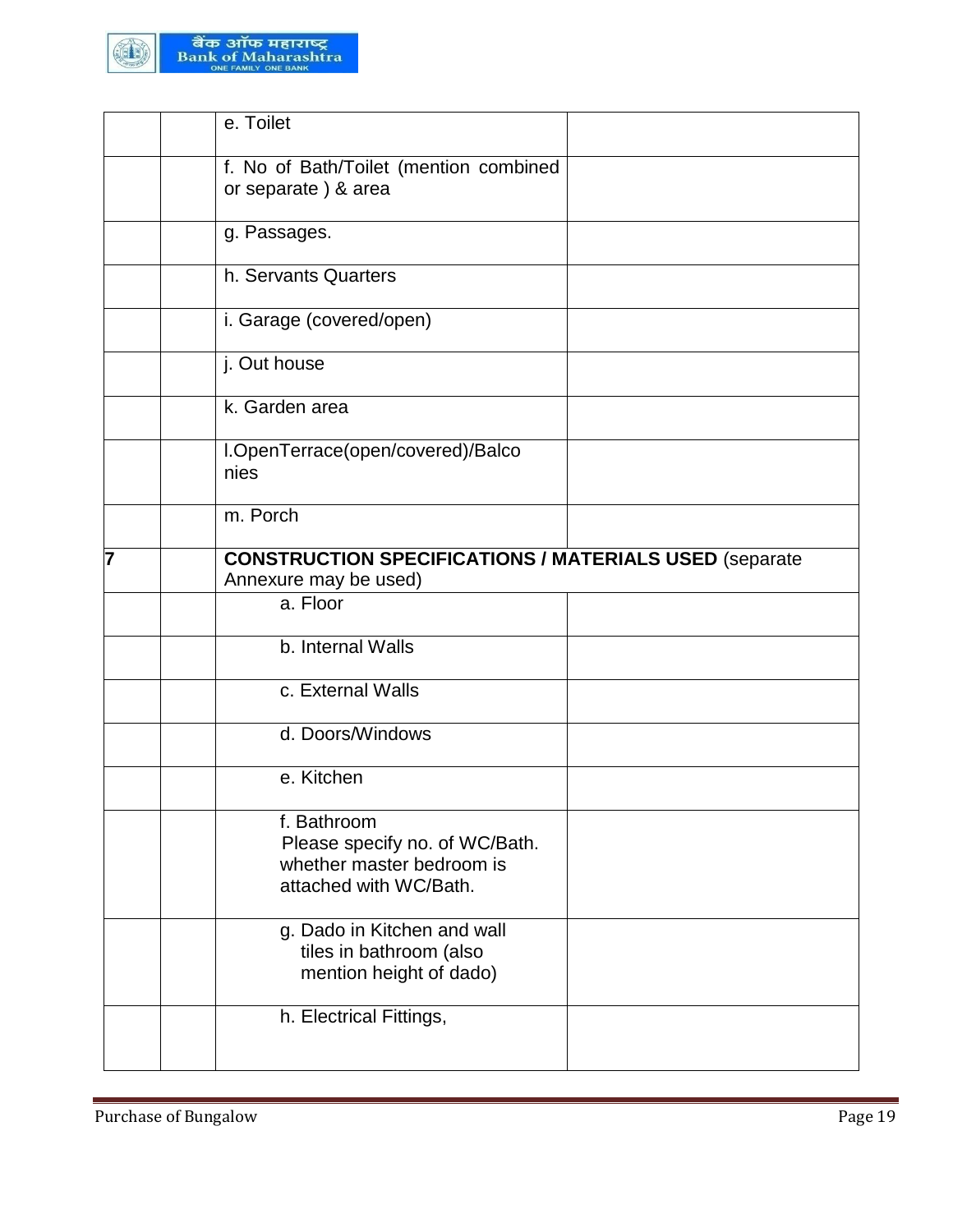

|   |       | i. Sanction of electricity                                                                                                                             |  |
|---|-------|--------------------------------------------------------------------------------------------------------------------------------------------------------|--|
|   |       | (3 phase/single<br>load<br>phase)                                                                                                                      |  |
|   |       | j. Whether separate meter<br>installed with capacity<br>0f<br>meter.                                                                                   |  |
|   |       | k. No of balconies /Terrace<br>with area                                                                                                               |  |
|   |       | L. No of Terrace with area<br>Whether<br>the<br>terrace<br>is.<br>covered or open to sky.                                                              |  |
|   |       | M. No of Car Park & area<br>Whether car park is covered<br>or open./Garage                                                                             |  |
|   | 7.1   | AGE / CONDITION OF THE CONSTRUCTION / BUILDING                                                                                                         |  |
|   | 7.1.1 | Newly constructed within 2 years<br>(Completion<br>and<br>Occupation<br>certificate with date to be<br>enclosed)                                       |  |
|   | 7.1.2 | Old construction - Mention year of<br>completion (OC / CC to be<br>enclosed)                                                                           |  |
|   | 7.1.3 | Whether structural stability certificate<br>enclosed (Certificate shall be from<br>Licensed Structural Engineer<br>of<br><b>Municipal Corporation)</b> |  |
|   | 7.1.4 | <b>Likely</b><br>handing<br>date<br>of<br>over possession                                                                                              |  |
| 8 |       | Details of Boundaries and adjacent buildings                                                                                                           |  |
|   | 8.1   | Boundary of the property<br>a. North<br>b. East<br>c. South<br>d. West                                                                                 |  |
|   |       |                                                                                                                                                        |  |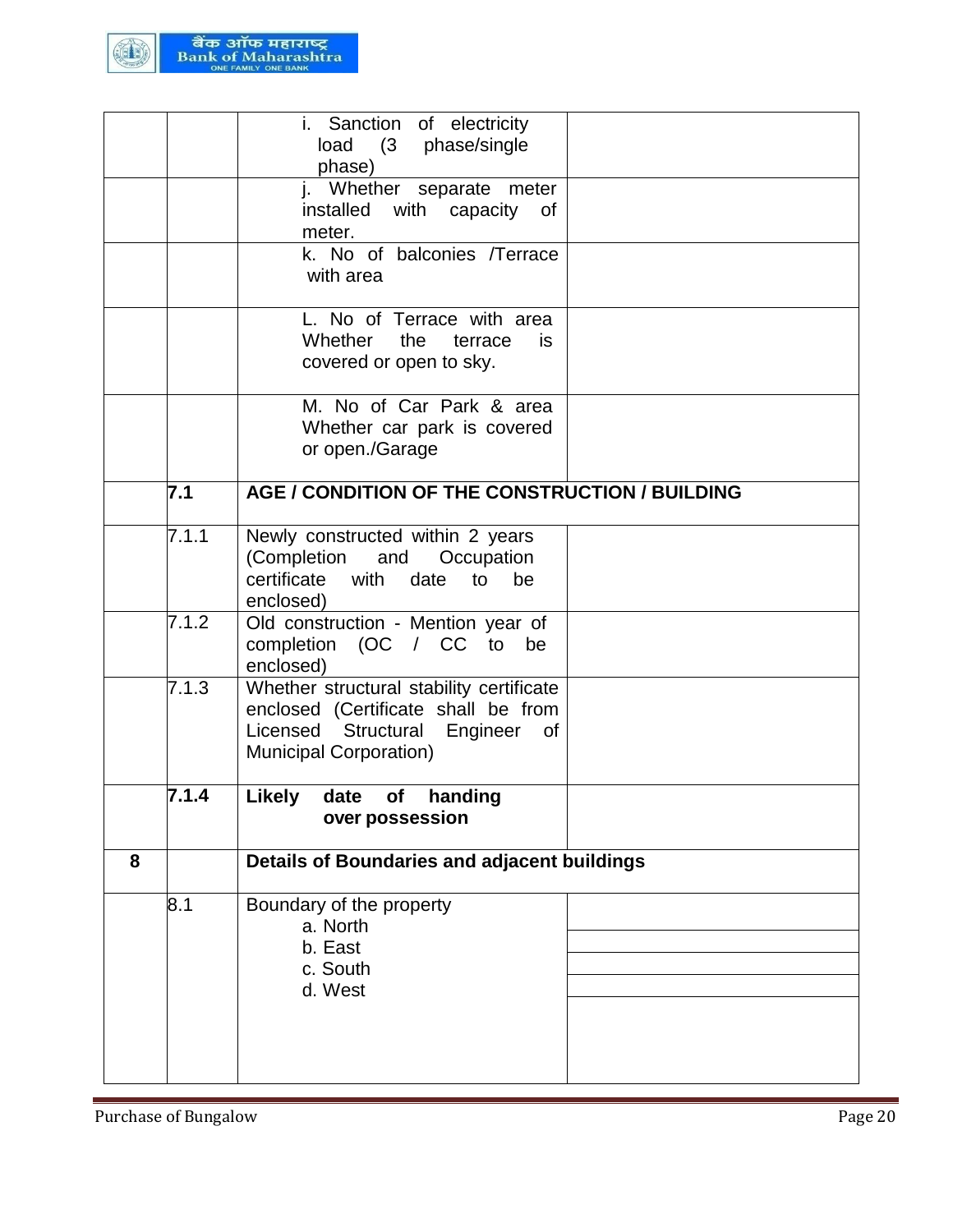

| 9 |                                                                                       | <b>AMENITIES PROVIDED (IN THE FLAT)-Mention make &amp; Nos.</b>       |  |  |  |  |  |
|---|---------------------------------------------------------------------------------------|-----------------------------------------------------------------------|--|--|--|--|--|
|   | a. Fans                                                                               | Nos.<br>Make                                                          |  |  |  |  |  |
|   | b. Geysers                                                                            | Make<br>Nos.                                                          |  |  |  |  |  |
|   | c. Wardrobes                                                                          | <b>No</b>                                                             |  |  |  |  |  |
|   | d. Exhaust Fans                                                                       | Nos.<br>Make                                                          |  |  |  |  |  |
|   | e. Electrical Fittings - Tube<br>lights etc.                                          | Make<br>Nos.                                                          |  |  |  |  |  |
|   | f. Washbasins and mirrors                                                             | <b>Nos</b>                                                            |  |  |  |  |  |
|   | g. Shower in bathroom /<br>bathtubs                                                   | Nos.<br>Make                                                          |  |  |  |  |  |
|   | h. Any other facility like intercom /<br>telephone /<br>dish antenna / internet, etc. |                                                                       |  |  |  |  |  |
|   | i. Details of internal<br>furnishings                                                 |                                                                       |  |  |  |  |  |
|   | J. AC's(Window/Split)                                                                 | <b>Nos</b><br>Make                                                    |  |  |  |  |  |
|   | k. Details of security arrangements                                                   |                                                                       |  |  |  |  |  |
|   | <b>Water supply Municipal</b><br><b>Corporation Bore well</b><br><b>Overhead Tank</b> | Provided / Not provided<br>Yes /No<br>Yes /No<br><b>Give Capacity</b> |  |  |  |  |  |
|   | Lifts and their nos., if any                                                          |                                                                       |  |  |  |  |  |
|   | Generator back up for<br>emergency                                                    |                                                                       |  |  |  |  |  |
|   | Anti-lightening device                                                                |                                                                       |  |  |  |  |  |
|   | Security arrangements (fire-<br>fighting/anti-burglary device<br>etc.)                |                                                                       |  |  |  |  |  |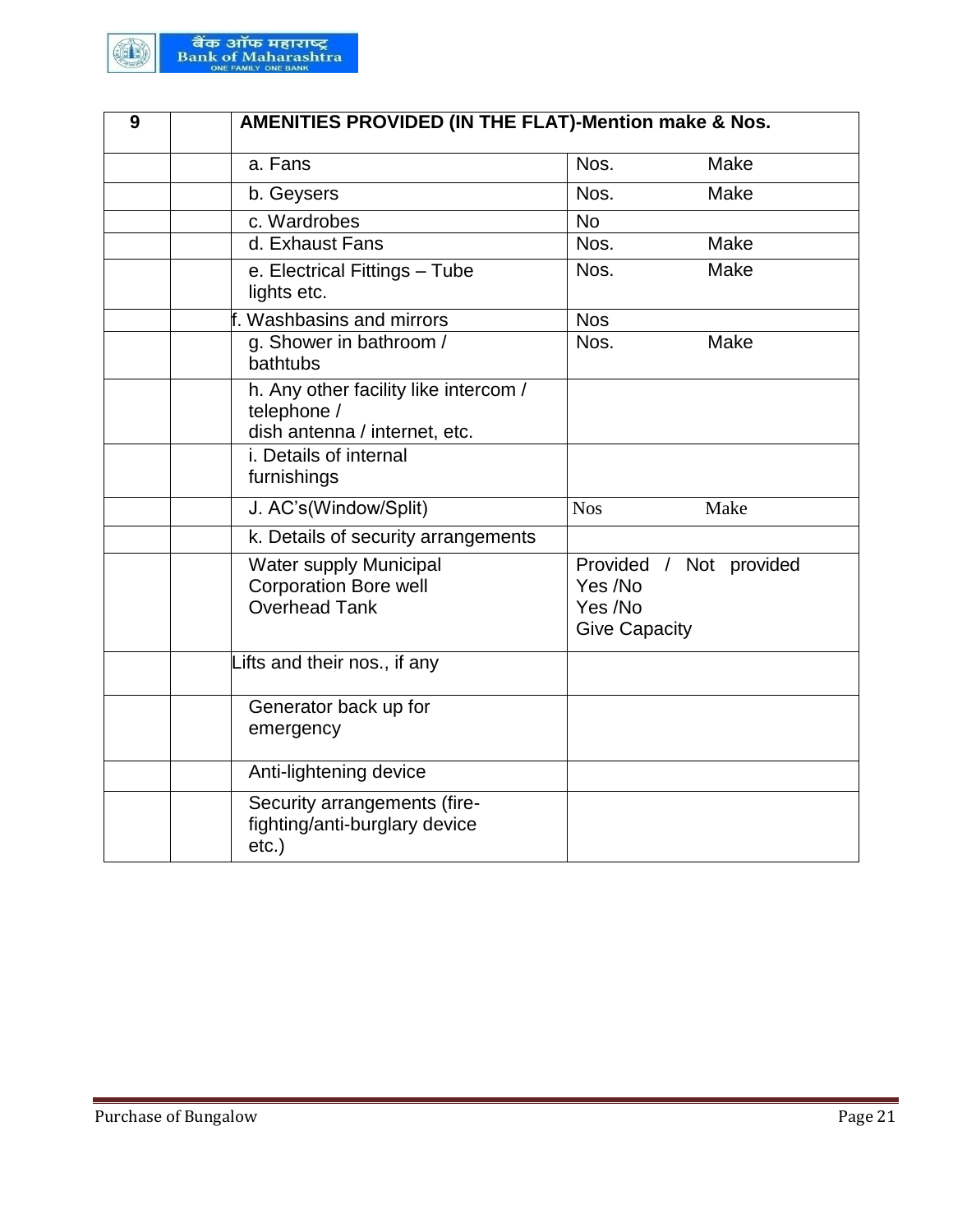

|                      |       | Proper sanitary / sewerage system<br>(Whether sewerage is connected to<br>PMC system?)                                        |
|----------------------|-------|-------------------------------------------------------------------------------------------------------------------------------|
|                      |       | j. Any other                                                                                                                  |
| 9.<br>$\overline{2}$ |       | <b>DETAILS OF PLANS / BLUE PRINTS / SANCTIONED PLAN</b>                                                                       |
|                      | 9.2.1 | Whether the plan of the Bungalows<br>property is sanctioned by Competent<br><b>Authority (PMC)</b><br>(Enclose approved plan) |
|                      |       | 9.2.2 If sanctioned, please enclose copy of<br>approved land / site plans                                                     |
|                      | 9.2.3 | Names & Address / Phone No. of<br>Architect                                                                                   |
|                      | 9.2.4 | deviation from<br>there any<br>ls.<br>the<br>sanctionedplan?                                                                  |
|                      | 9.2.5 | Can these deviations be regularized?                                                                                          |
| 10                   |       | <b>PROVISION FOR PROPER ARRANGEMENT OF FIRE SAFETY</b>                                                                        |
|                      | 10.1  | Are the safety measures taken?                                                                                                |
|                      | 10.2  | If yes, give details of arrangements                                                                                          |
|                      | 10.3  | Is "No Objection Certificate" obtained /<br>Secured from<br>the<br>fire<br>control<br>authorities?(Fire NOC)                  |
|                      | 10.4  | If yes, produce proof/ copies of<br>certificates                                                                              |
| 11                   |       | <b>COMPLETION / OCCUPANCY CERTIFICATE (for ready possession</b><br>Bungalows)                                                 |
|                      | 11.1  | Whether<br>completion<br>/ occupancy<br>certificate is issued by the competent<br>authority                                   |
|                      | 11.2  | Designation of the authority which has<br>issued the completion / occupation<br>certificate                                   |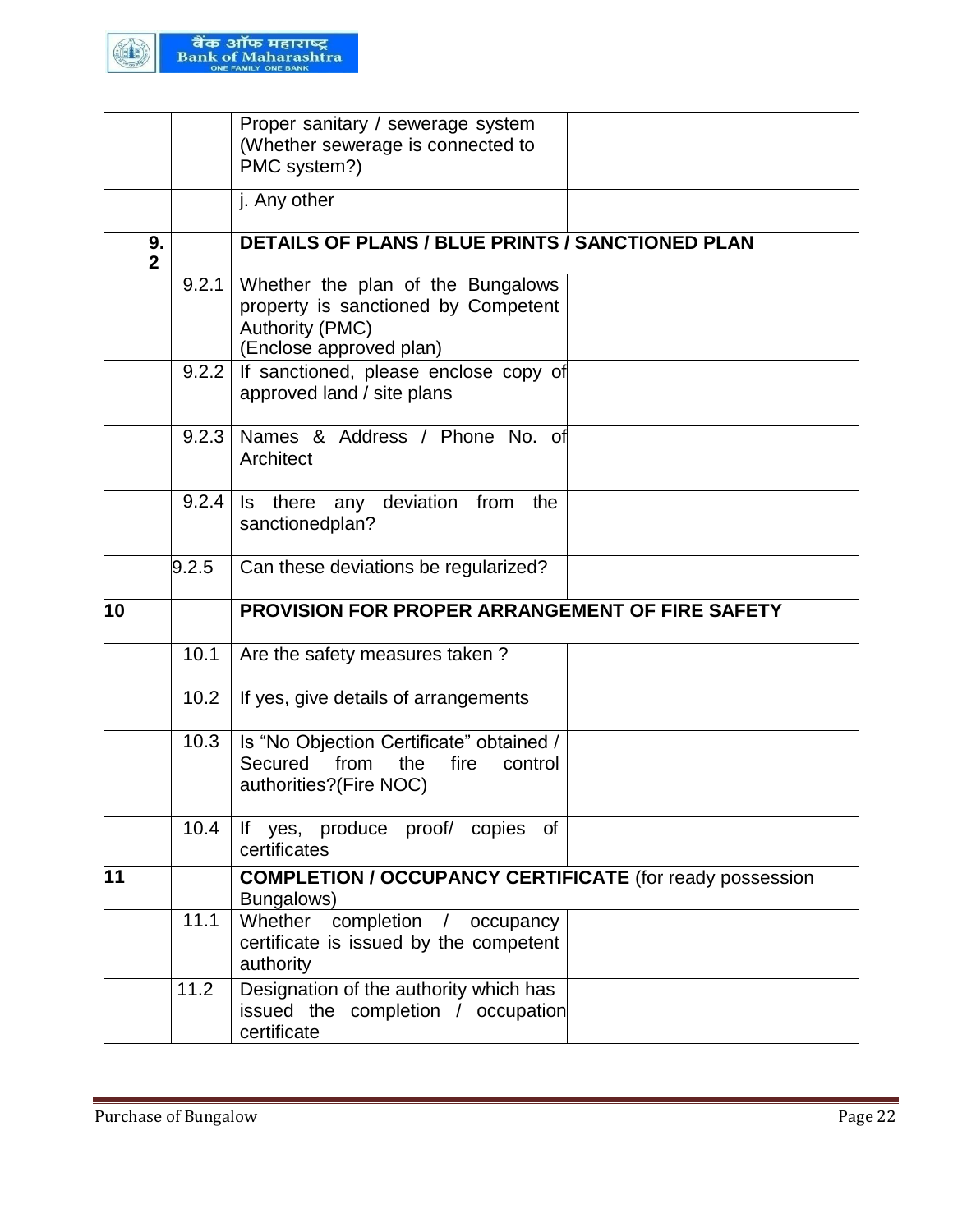

|    | 11.3              | Enclose a certified copy of the<br>completion / occupation certificate                                                   |        |
|----|-------------------|--------------------------------------------------------------------------------------------------------------------------|--------|
|    |                   | <b>Taxes</b>                                                                                                             |        |
|    | 11.4              | Amount of Municipal Taxes.                                                                                               | Rs.    |
|    | 11.5              | Whether property tax for the year<br>2018-19 is paid. If so attach tax bill.                                             |        |
|    | 11.6              | Are there any arrears of Tax?                                                                                            |        |
| 12 |                   | <b>DETAILS OF LAND / SITE</b>                                                                                            |        |
|    | 12.1              | <b>Tenure of the land</b>                                                                                                |        |
|    |                   | a. Freehold                                                                                                              |        |
|    |                   | b. Leasehold                                                                                                             |        |
|    |                   | c. If leasehold, give residual period of                                                                                 |        |
|    |                   | lease and name of the title holders                                                                                      |        |
|    |                   | d. Annual lease rent & amount                                                                                            |        |
|    | $\overline{12.2}$ | Size of the plot                                                                                                         |        |
|    |                   | a. Frontage in Rft.                                                                                                      |        |
|    |                   | b. Depth in Rft.                                                                                                         |        |
|    | 12.3              | Area of the plot                                                                                                         | sq.ft. |
|    |                   | a. Coverage area (ground coverage)                                                                                       | sq.ft. |
|    |                   | b. Open area                                                                                                             | sq.ft. |
|    | 12.4              | Topography of the land / site                                                                                            |        |
|    |                   | a. Level                                                                                                                 |        |
|    |                   | b. Undulated                                                                                                             |        |
|    |                   | c. Slopping                                                                                                              |        |
|    |                   | d. Low laying or raised                                                                                                  |        |
|    | 12.5              | Source of water supply to the<br><b>Bungalows</b>                                                                        |        |
|    | 12.6              | Any<br>establishment<br>easements<br>regarding right of way / passing for<br>mains of water / electricity.               |        |
|    | 12.7              | Does the site or portion fall within<br>railway / National Highway and<br>whether underground cable traverse<br>the site |        |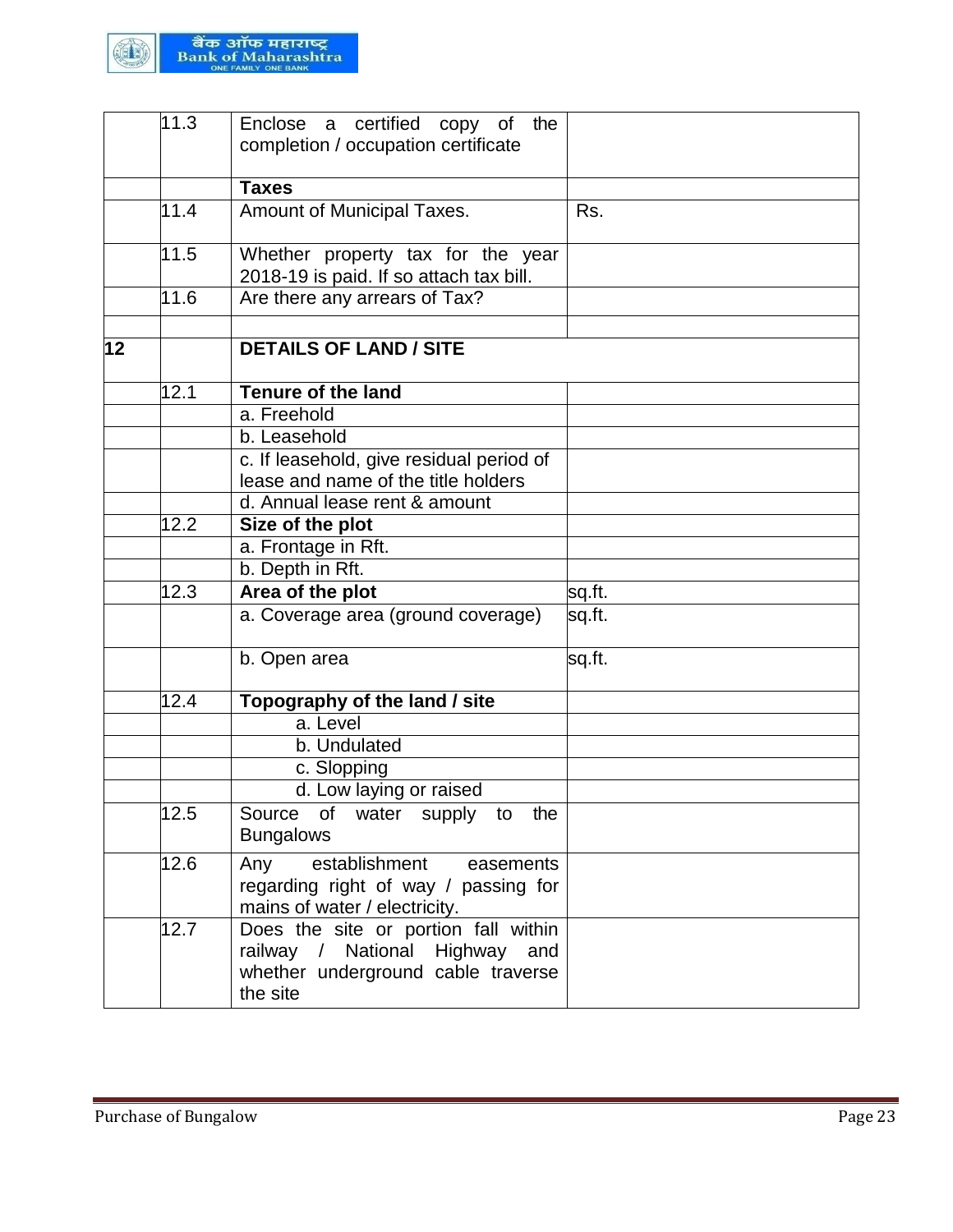

|    | 12.8 | Site Plan of the land / site to be enclosed                                   |                     |
|----|------|-------------------------------------------------------------------------------|---------------------|
|    | 12.9 | Are High Tension cables passing                                               |                     |
|    |      | through the plot?                                                             |                     |
| 13 |      | <b>OTHER INFORMATION</b>                                                      |                     |
|    | 13.1 | Whether readymade Bungalows/flats                                             |                     |
|    |      | have been constructed and sold by the                                         |                     |
|    |      | builder to any Government / Semi-<br>Government Institutions / Financial      |                     |
|    |      | Institutions etc. in the past? If so names                                    |                     |
|    |      | and addresses of such clients and total                                       |                     |
|    |      | cost & date of such sales to                                                  |                     |
|    |      | each client to be given.                                                      |                     |
|    | 13.2 | No. of years in the construction line                                         |                     |
|    |      | 13.2.1 Last 3 years turnover                                                  | Year Turnover in Rs |
|    |      |                                                                               | (Lac) 2017          |
|    |      |                                                                               |                     |
|    |      |                                                                               | 2018                |
|    |      |                                                                               | 2019                |
|    |      | 13.2.2 Details of last 5 projects completed                                   |                     |
|    |      | - Date of commencement                                                        |                     |
|    |      |                                                                               |                     |
|    |      | - Date of completion                                                          |                     |
|    |      |                                                                               |                     |
|    |      | - Total value                                                                 |                     |
|    | 13.3 | Name and address of the bankers                                               |                     |
|    |      |                                                                               |                     |
|    | 13.4 | Name of the Structural Consultant with<br>license number, Address & Phone No. |                     |
|    |      |                                                                               |                     |
|    | 13.5 | other<br>information<br>Any<br>not<br>covered                                 |                     |
| 14 |      | above/Other remarks, if any.<br><b>LIST OF ANNEXURES:</b>                     |                     |
|    |      | (attached separate sheet if space is                                          |                     |
|    |      | found insufficient)                                                           |                     |
|    |      | Certified true copies of following:                                           |                     |
|    |      | a) Copy of sanctioned plan and layout.                                        |                     |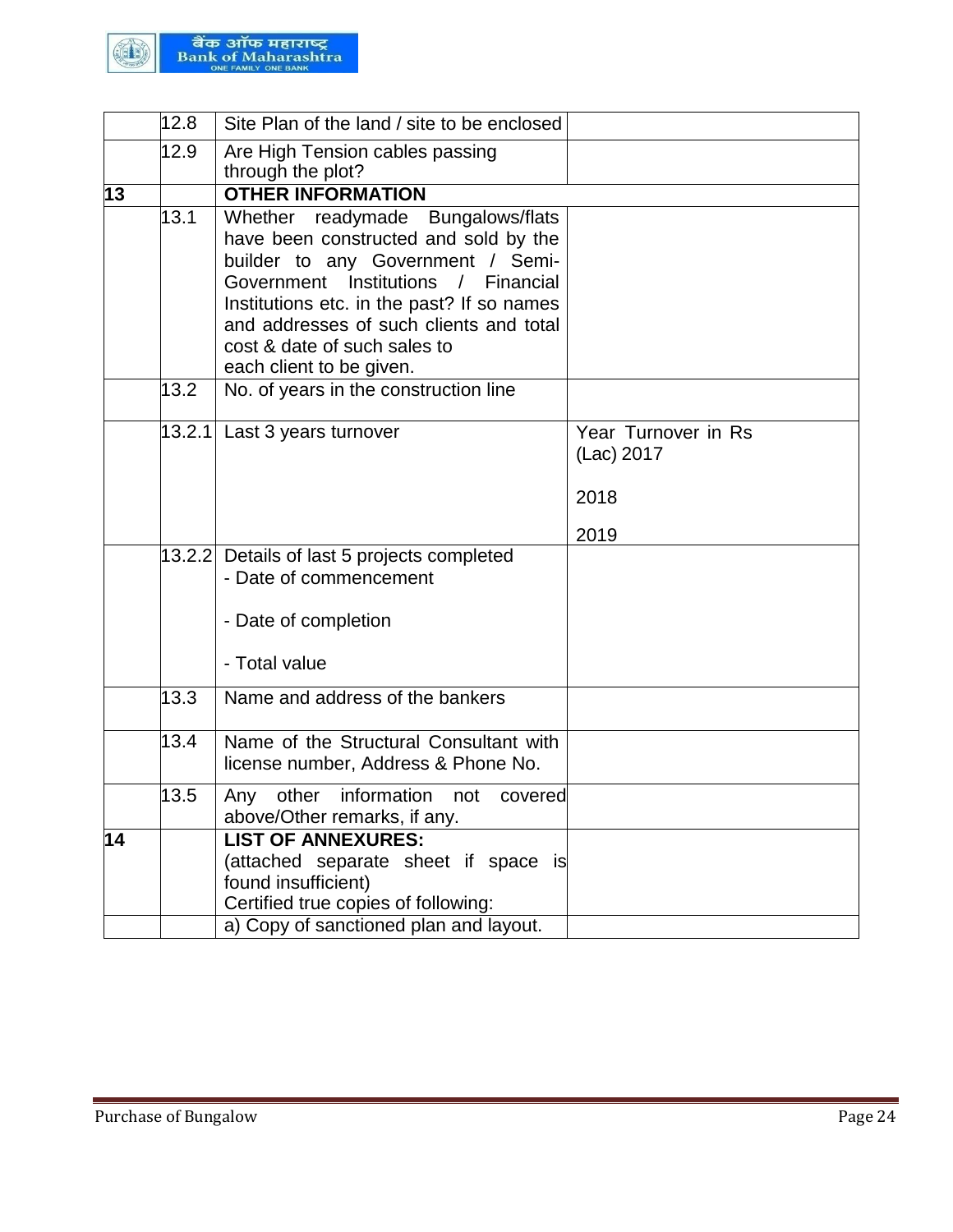

| b) Site plan copy.                                                                                                                                  |  |
|-----------------------------------------------------------------------------------------------------------------------------------------------------|--|
| c) Copy of title investigation and<br>Search Report along with copy of Title<br>Deed documents.                                                     |  |
| d) Commencement Certificate<br>from competent authority. Completion<br>Certificate/Occupancy Certificate<br>if<br>building is ready for possession. |  |
| e) Structural Stability Certificate from<br>licensed structural engineer<br>of<br>Municipal Corporation / Local<br>authority.                       |  |
| f) NOC from the Society, incase<br>offered flat is in old building.                                                                                 |  |
| original chain documents<br>g) All<br>pertaining to the Bungalows property                                                                          |  |
| h) No Dues Certificate / NOC from the<br>concerned Society                                                                                          |  |
| i)<br>Registered MoU /Development<br>agreement between bidder & the<br>owner in case land is not owned by<br>the bidder.                            |  |
| NOC from Fire Department.                                                                                                                           |  |

#### **Certificate from the Owner/s**

I/We\_\_\_\_\_\_\_\_\_\_\_\_\_\_\_\_\_\_\_\_\_\_\_\_\_\_\_\_\_(Name) M/s. (Name/Company/ Body/Firm) hereby certify that I/we are the owners of the Bungalows as described at

\_\_\_\_\_\_\_\_\_\_\_\_\_\_\_\_\_\_\_\_\_\_\_\_\_\_\_\_\_\_\_\_\_\_\_\_\_\_\_\_\_\_\_\_\_\_\_\_\_\_\_\_\_\_\_\_\_\_\_\_ (Address)andareinactualpossessionthereof&legallyentitledtosellthe Bungalows property offered.

I/We hereby, confirm that there is no litigation pending in any court of law or with any quasi-judicial authority or any other authority in respect of the Bungalows offered.

#### Signature of the Owner

 $\overline{\phantom{a}}$  , which is the set of the set of the set of the set of the set of the set of the set of the set of the set of the set of the set of the set of the set of the set of the set of the set of the set of the set of

I/We confirm that I/we have gone through the procedure Bank is going to follow in this case and I/we are agreeable for the same and it is binding on me/us.

# Signature of the Owner

 $\overline{\phantom{a}}$  ,  $\overline{\phantom{a}}$  ,  $\overline{\phantom{a}}$  ,  $\overline{\phantom{a}}$  ,  $\overline{\phantom{a}}$  ,  $\overline{\phantom{a}}$  ,  $\overline{\phantom{a}}$  ,  $\overline{\phantom{a}}$  ,  $\overline{\phantom{a}}$  ,  $\overline{\phantom{a}}$  ,  $\overline{\phantom{a}}$  ,  $\overline{\phantom{a}}$  ,  $\overline{\phantom{a}}$  ,  $\overline{\phantom{a}}$  ,  $\overline{\phantom{a}}$  ,  $\overline{\phantom{a}}$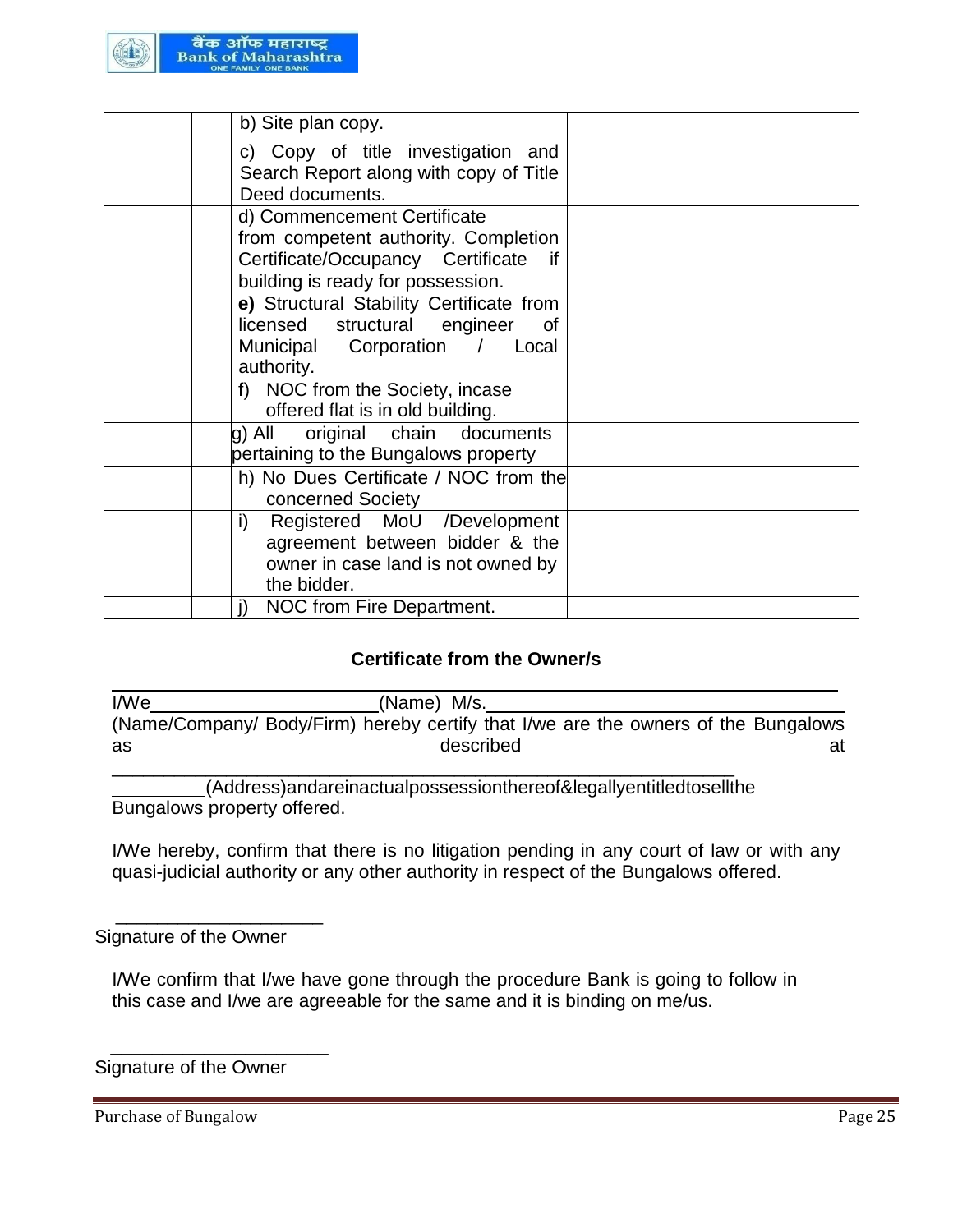

 $\overline{\phantom{a}}$  , which is the set of the set of the set of the set of the set of the set of the set of the set of the set of the set of the set of the set of the set of the set of the set of the set of the set of the set of Signature of the Owner

I / We declare that the information furnished above is true and correct and conforms to the Bank's specifications.

#### **I/We further declare, confirm and undertake:**

(a) To provide structural stability certificate from a qualified Architect/Chartered Engineer when called for.

(b) That the Bungalows has clear marketable title and the property is free from all court cases, litigation and is free from any kind of dispute of any nature.

(c) That the Bungalows if mortgaged, required NOC would be provided to the satisfaction of the Bank and their solicitors. The process and payment terms as suggested by the Bank and their solicitors will be followed to effectively transfer/assign the Bungalows to the Bank.

(d) That the Bungalows will be delivered mortgage free, if mortgaged, at the time of registration.

(e) That the drafts of all documentation which may be finalized by the Bank and its solicitors/lawyers shall be final and binding on me/us.

(f) That all the outgoing and other expenses will be borne by the Bank from the date of handing over of possession of the Bungalows on conclusion of the sale transaction, whichever is later. Any expenditure/expenses prior to the said date will be borne by me/us.

(g) To furnish the No Dues Certificate / NOC from the concerned Society, at my/our cost.

(h) That the transfer expenses or any other charges or contributions or outgoings and all other expenses demanded by and / or payable for transfer of the offered Bungalows to the Society (if applicable) , or to any other entity/authorities etc. shall be borne and paid by me/us alone.

(i) I/We am/are aware that the Bank is not bound to accept the lowest /or any/ or all the Tenders and will not be required to give any reason for rejecting any Tender.

(j) That the car parking (whether covered or stilt or open or both) would be as per the measurement at site and would be incorporated in the sale deed before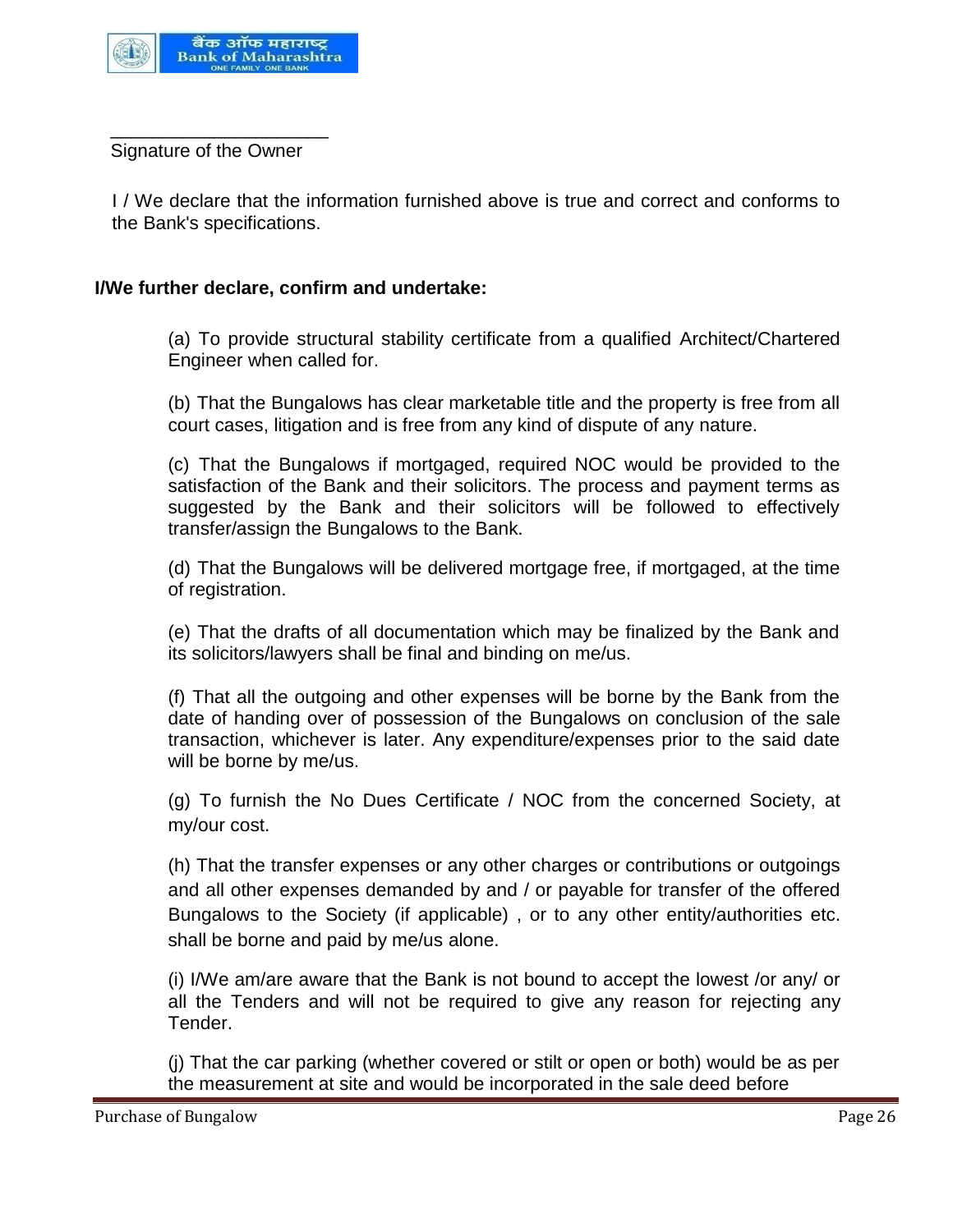

execution of the sale deed or a letter authorizing the said use will be provided by us.

(k) The tender form which is downloaded from the website has not been changed or corrected in any manner, and on the conditions as appearing in the original will be treated as valid.

(l) That all the terms and conditions specified in this Tender Form are acceptable to me/us and that all the required details have been furnished in the appropriate blank places.

(m) That there is no mention of any financial details in Technical Bid or anywhere else other than Financial Bid, and that there are no technical and commercial conditions in Financial Bid.

(n) That the following documents as per the requirement of the Bank or its solicitors will be provided:

- Sale deed or any other title documents through which the offered Bungalows was purchased by me/us earlier.
- All original chain documents pertaining to the Bungalows property.
- Receipt of payment of latest Society charges, Electricity Bill and any other charges.
- Non-encumbrance Certificate and any other document required for effective transfer of the Bungalows property to the Bank.

(o) My/our offer is open for acceptance for a period of 90 days months from the date of opening of financial bids.

(p) I/We, the undersigned am/are submitting this offer (in a sealed envelope No. IV duly super scribed and as per the directions given in the instructions/tender document) for offering the subject flat by dropping the same in the Tender Box kept at Bank of Maharashtra, Corporate Services Dept., HO, Lokmangal ,1501, ShivajinagarPune411005.Iam/We are aware that the offers will be opened at 3.30 p.m. on the said date (13.04.2020) and I am/We are invited to be present at the time of tender opening.

(q) I have signed on each page of Technical Bid, apart from Tender documents and financial bid.

**Place: Date:**

# **SIGNATURE OF VENDOR WITH SEAL**

Name of the signatory: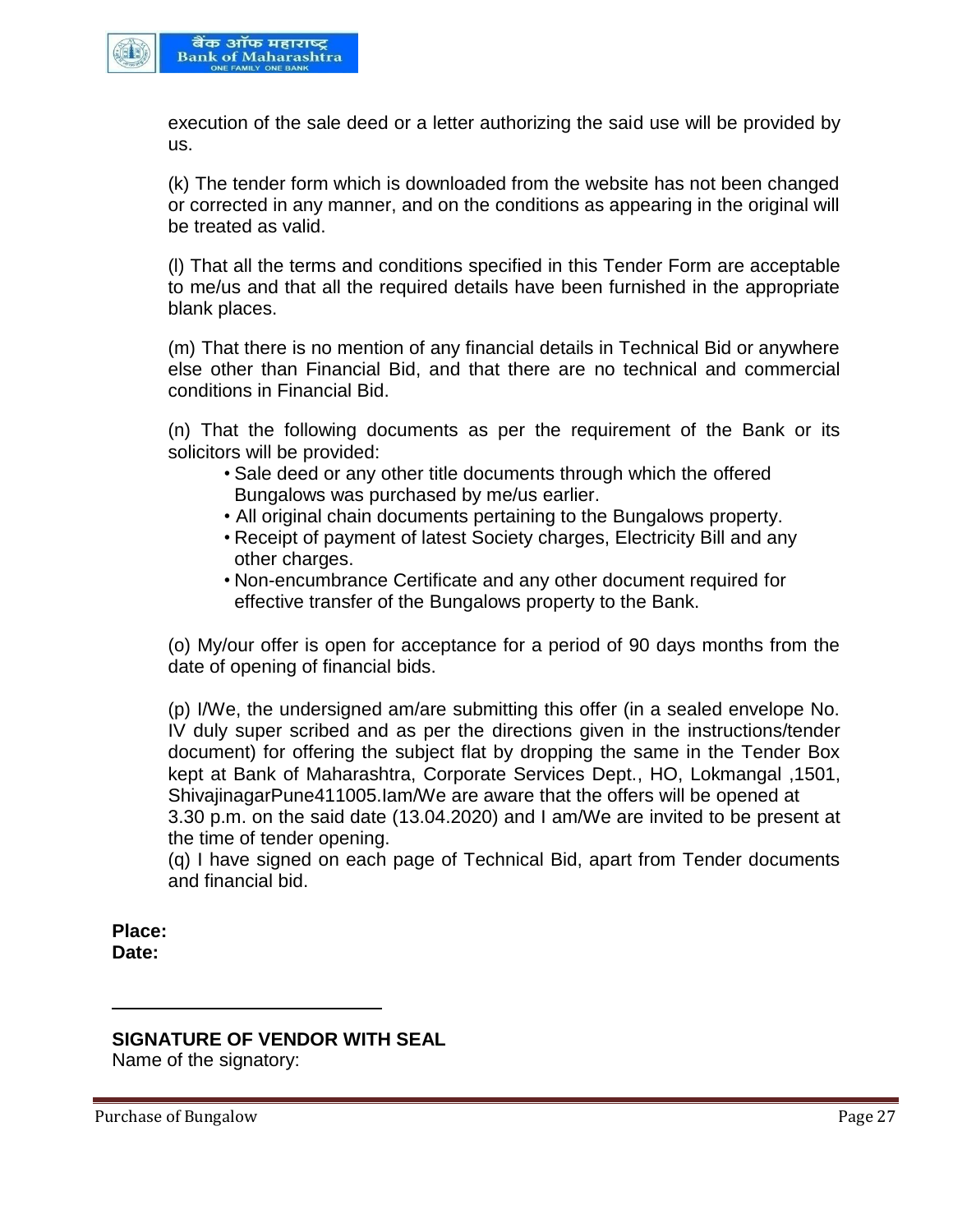

#### **(on stamp paper of Rs.100/- and duly notarized) IRREVOCABLE UNDERTAKING**

To,

Deputy General Manager Bank of Maharashtra Planning Department, Head Office Lokmangal 1501 Shivaji Nagar, Pune 411005.

| Pursuant to your advertisement in                                                     | .2020 &<br>dated       |
|---------------------------------------------------------------------------------------|------------------------|
| up loaded on Bank's website for purchase of Bungalows property in Pune, I / we submit |                        |
| my/ our offer, offering                                                               | Bungalow/s situated at |
|                                                                                       | byname                 |

strictly in terms of your

advertisement. The offer is valid for minimum 90 days from the date of opening of Financial Bid. I/We, in consideration of your agreeing to process and consider our proposal, irrevocably undertake that during the currency of my / our offer, I / we will not withdraw or modify the offer in terms of price quoted or in terms of other terms and conditions on which the offer is made. As the Bank has invested good amount of money and time for processing my / our proposal, in the event of my / our committing default of this undertaking, for any reason whatsoever, I/We hereby further undertake to pay Bank of Maharashtra liquidated damages equivalent to 1% of my / our offer price subject to maximum of Rs. 5 lac.

| This undertaking is executed on this | day of | 2020. |
|--------------------------------------|--------|-------|
| Signature                            |        |       |
| Seal Name                            |        |       |
| Address                              |        |       |

NOTARY SEAL & SIGN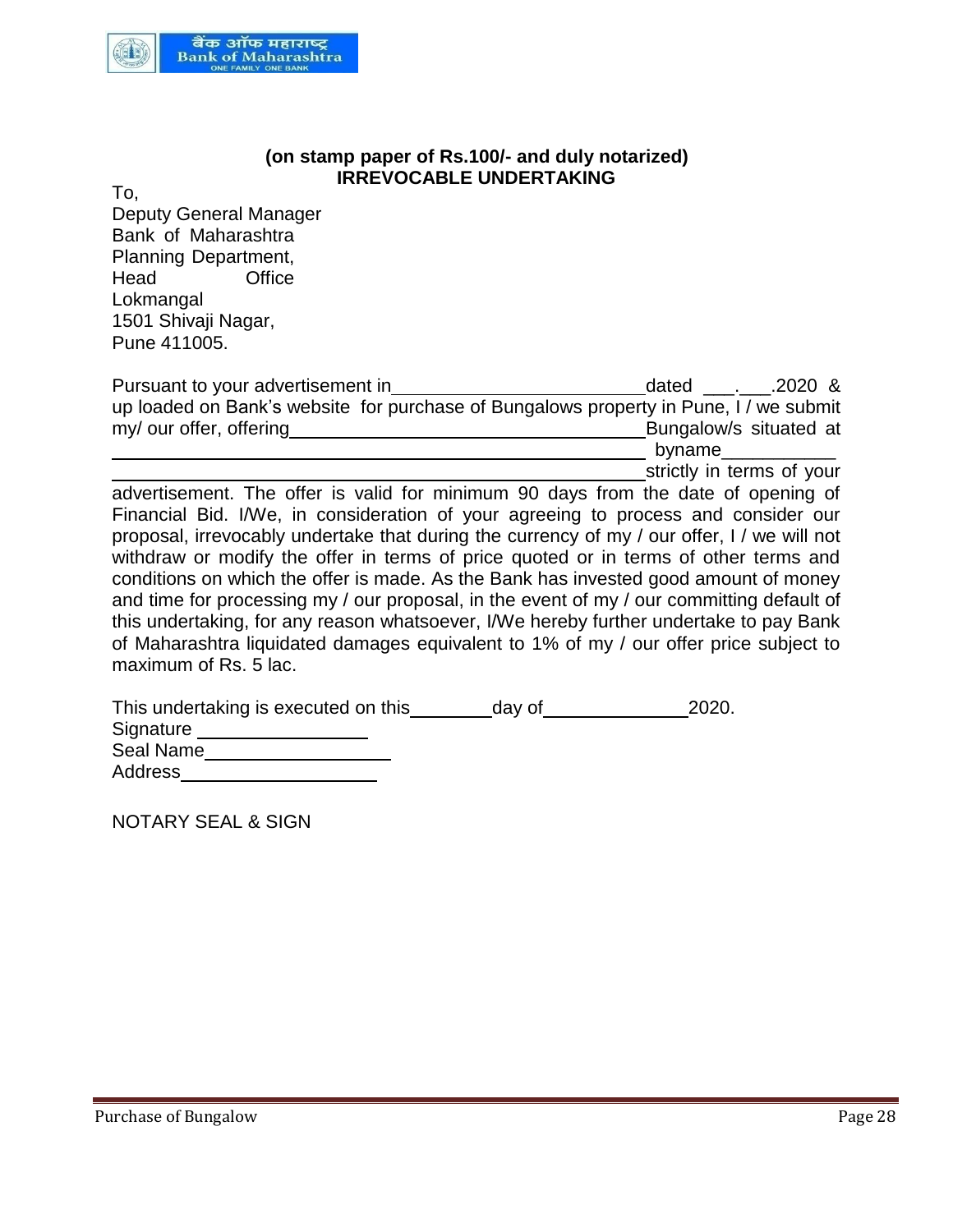

#### **Check List**

| Sr.<br>No.       | Enclosures/ Activities to be done by the tenderer                                                                                                                                                                                    | Please tick to ensure<br>completion<br>activity | Οf | the |
|------------------|--------------------------------------------------------------------------------------------------------------------------------------------------------------------------------------------------------------------------------------|-------------------------------------------------|----|-----|
| 1.               | Enclosed valuation report along with Financial Bid. Enter the sale<br>price in the Financial bid of the Tender Documents and sealed it in<br>Envelope No III duly super scribed.                                                     |                                                 |    |     |
| $\overline{2}$ . | The quoted rate/amount is written in figures & words also.                                                                                                                                                                           |                                                 |    |     |
| $\overline{3}$ . | There is no mention of any financial details in the technical bid which<br>is enclosed in Envelope No. I duly super scribed.                                                                                                         |                                                 |    |     |
| 4.               | Signed on each page of the Tender Documents.                                                                                                                                                                                         |                                                 |    |     |
| $\overline{5}$ . | All the over writings have been duly authenticated by signing beside<br>such over writings.                                                                                                                                          |                                                 |    |     |
| 6.               | Any cutting made while filling in the forms have been authenticated by<br>signing beside such cuttings.                                                                                                                              |                                                 |    |     |
| $\overline{7}$   | The tender is accompanied by DD/PO of Rs.500/- favouring Bank<br>of Maharashtra payable at Pune being tender cost& is enclosed in<br>Envelope No. II duly super scribed                                                              |                                                 |    |     |
| 8                | Please note that only Bank format is to be used for submission of<br>Technical & Financial Bid. No change in any manner is to be made in<br>the tender document; Technical & Financial Bid otherwise bid is liable<br>for rejection. |                                                 |    |     |

# **Confirmation:**

I/ We hereby confirm that, all the terms and conditions specified in this Tender Form are acceptable to me/us. I/We further confirm that all the required details have been furnished in the appropriate blank places and if this Tender form is incomplete in any respect on my/our part then the same is liable to be rejected at the discretion of Bank of Maharashtra

I / We, the undersigned am / are submitting this offer (in a sealed envelope No. IV duly super scribed and as per directions given in the instructions) for sale of our Bungalows at Pune by dropping the same in the Tender Box kept for the purpose at your above office addressed as Lokmangal,1501,Shivajinagar,Pune by 03.00 p.m. on 09.04.2020 . I am/we are aware that, the offers will be opened at 03.30 p.m. on (13.04.2020) and I am/we are invited to be present at the time of tender opening.

| Signature of owner<br>Name of the signatory | ٠<br>$\blacksquare$ |
|---------------------------------------------|---------------------|
| Date                                        | $\blacksquare$      |
| Place                                       | ٠                   |
|                                             |                     |

Purchase of Bungalow **Page 29**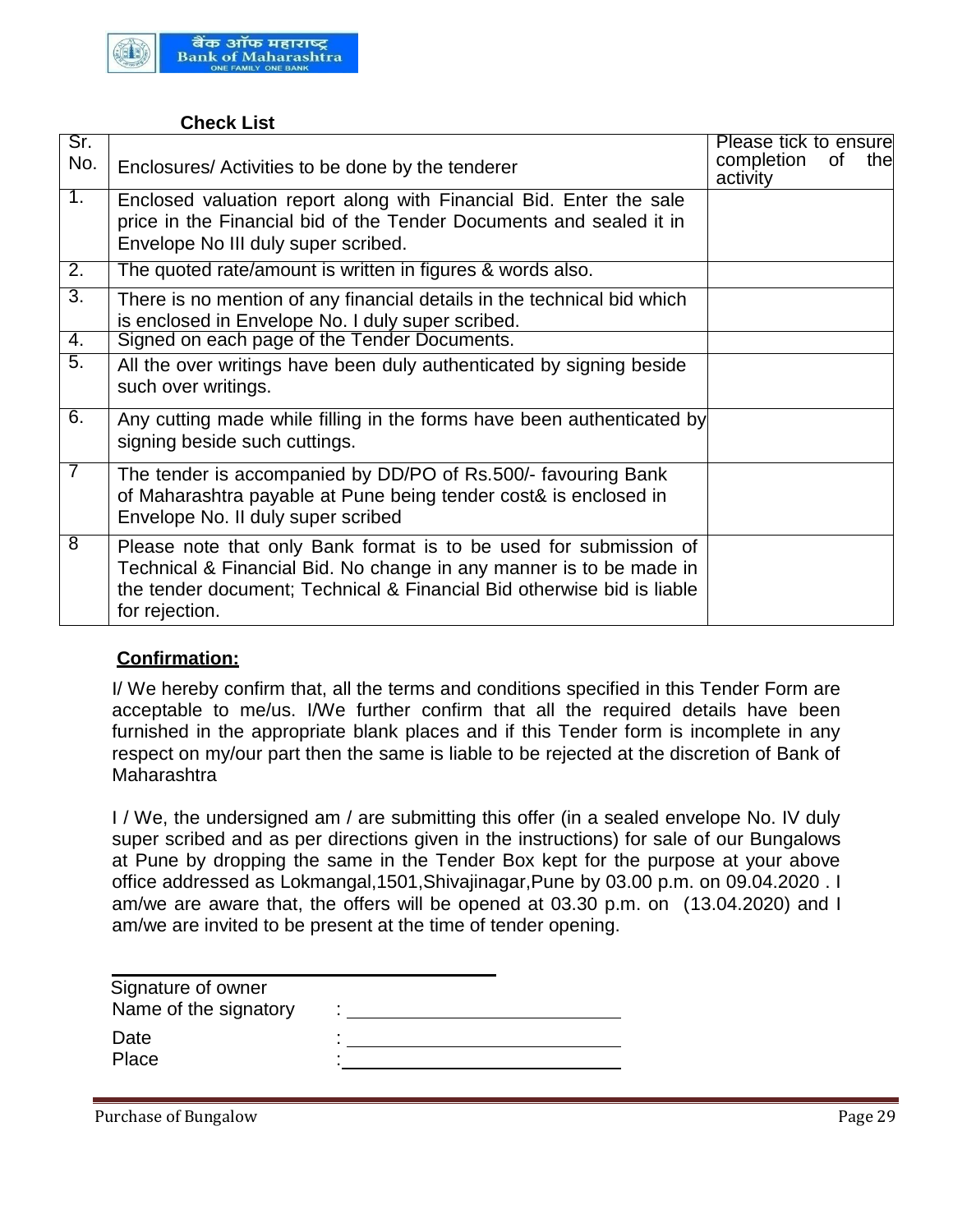

#### **Annexure-1**

The parameters on which technical /Financial evaluation is done are as under:

| Sr.<br>No | Parameter                                                                                                                                                                                                                                                                                        | <b>Maximum</b><br>marks | given<br>Marks<br>by the<br>Committee |
|-----------|--------------------------------------------------------------------------------------------------------------------------------------------------------------------------------------------------------------------------------------------------------------------------------------------------|-------------------------|---------------------------------------|
| 7         | Marketability of Title of the vendor/bidder                                                                                                                                                                                                                                                      |                         |                                       |
| 2         | Building Plans approved by the Competent                                                                                                                                                                                                                                                         |                         |                                       |
| 3         | Commencement Certificate /                                                                                                                                                                                                                                                                       |                         |                                       |
| 4         | Occupation-Completion certificate<br>Details of locality                                                                                                                                                                                                                                         |                         |                                       |
|           |                                                                                                                                                                                                                                                                                                  |                         |                                       |
| 5         | <b>Distance</b>                                                                                                                                                                                                                                                                                  |                         |                                       |
| 6         | Internal layout of Bungalows                                                                                                                                                                                                                                                                     |                         |                                       |
| 7         | Possession / Under<br>Ready                                                                                                                                                                                                                                                                      |                         |                                       |
|           | construction-likely date of possession                                                                                                                                                                                                                                                           |                         |                                       |
| ष्ठ       | <b>Carpet area</b>                                                                                                                                                                                                                                                                               |                         |                                       |
| g         | <b>Quality of Construction</b>                                                                                                                                                                                                                                                                   |                         |                                       |
| 10        | Amenities<br>provided inside (Vitrified<br>flooring/full height dado in kitchen & WC-<br>bath/Fans/ Geysers / Wardrobes/ Exhaust<br>Electrical Fittings Tube<br>lights/<br>Fans/<br>Washbasins and mirrors/ Shower in<br>bathroom / intercom / telephone / dish<br>antenna / internet/ bathtubs) |                         |                                       |
| 11        | Common Amenities applicable only if<br>Bungalows is in a big complex.<br>Municipal Water                                                                                                                                                                                                         |                         |                                       |
| 12        |                                                                                                                                                                                                                                                                                                  |                         |                                       |
| 13        | Car Park                                                                                                                                                                                                                                                                                         |                         |                                       |
| 14        | Security Arrangements (24x7 guards,<br>CC TV, Video cameras, Intercom on<br>arrival etc) applicable only if<br>Bungalows is in a big complex.                                                                                                                                                    |                         |                                       |

1. Minimum 60% marks are required to be obtained for qualifying for opening of financial bid.

- 2. The qualifying marks obtained by each bidder will be allotted a weightage of 70% for Technical bid and Financial bid will be allotted weightage of 30%
- 3. Technical bid of the bidder having obtained highest marks will be assigned technical score of 100 (T-1) and other bids will be given technical score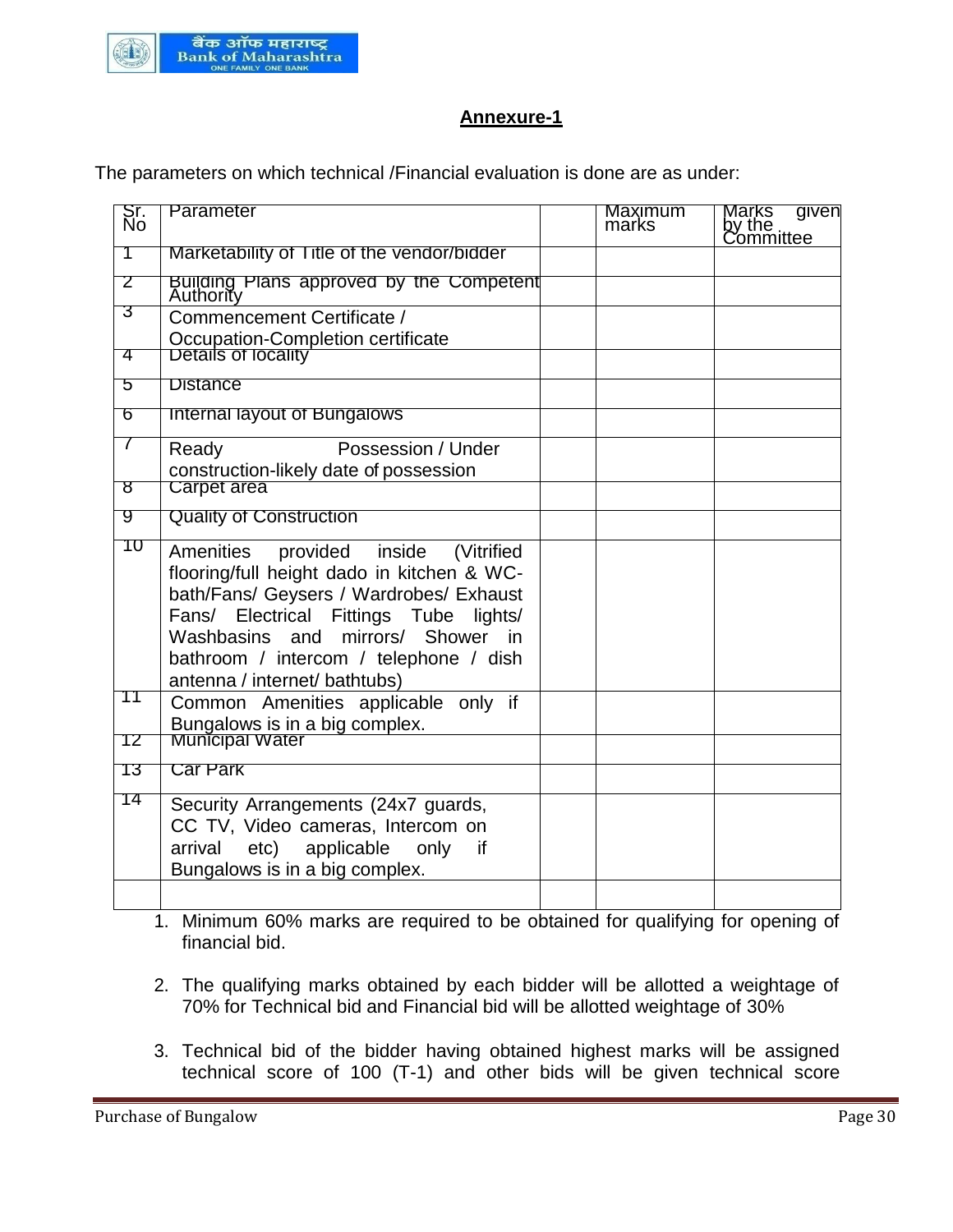

inversely proportional to the marks obtained by them. (T-2, T-3etc.)

- 4. Financial bid of the bidder with lowest cost will be given financial score of 100 (C-1) and other bids will be given financial score that are inversely proportional to their quoted price. ( C-2, C-3etc.)
- 5. Total score, both technical and financial, shall be obtained by weighing the quality & cost scores and adding them up.(T-1 +C-1)
- 6. On the basis of combined weightage score for quality & cost, the bidders shall be ranked in terms of total score obtained.
- 7. The bidder obtaining the highest total combined score will be ranked as H-1 followed by the bidders in descending order of marks & ranked as H-2,H-3 etc. The H-1 will be treated as lowest offer.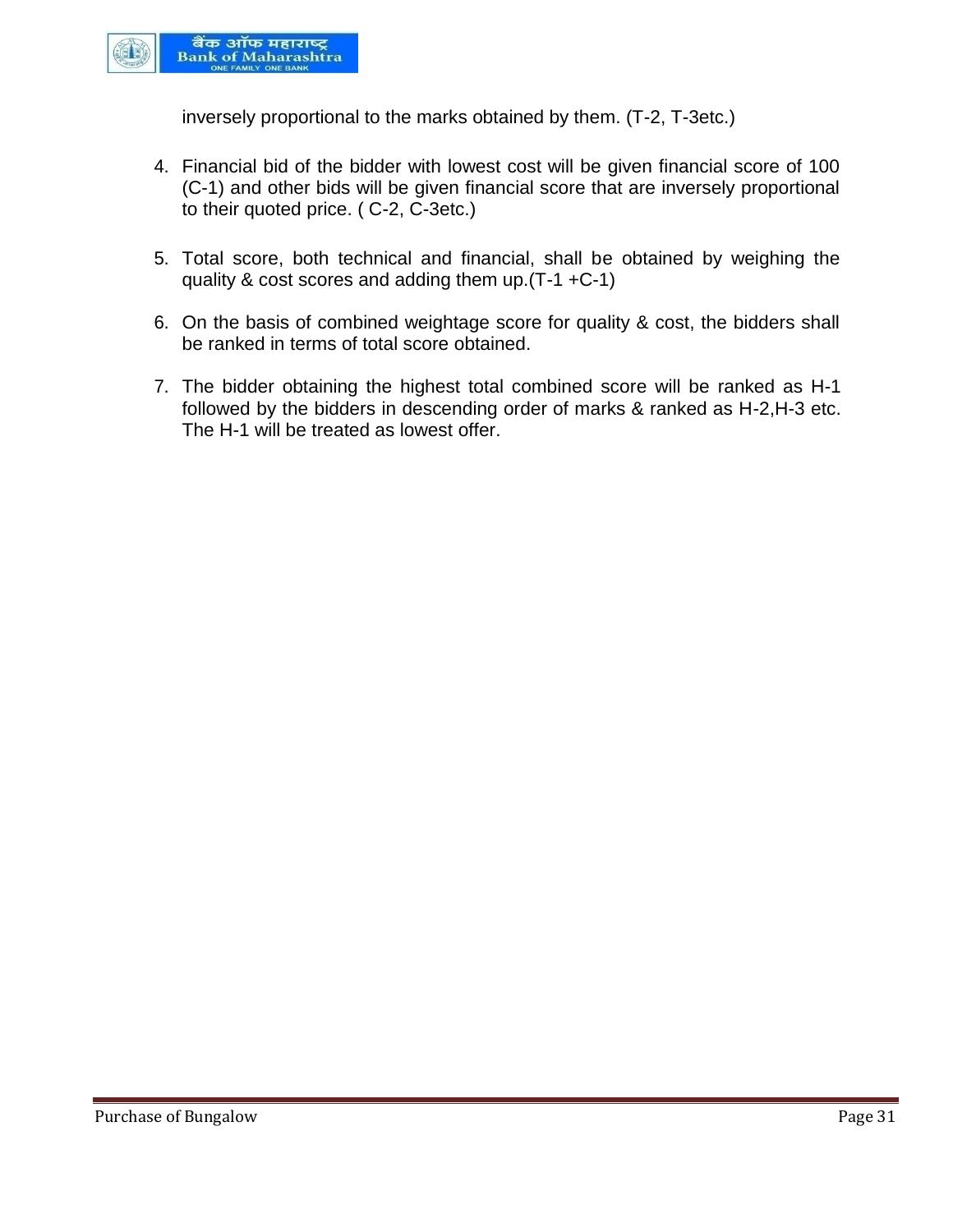

## **FINANCIAL/PRICE BID**

#### **PURCHASE OF RESIDENTIAL BUNGALOWS AT PUNE**

#### **(No Change whatsoever is to be made in this format)**

- 1. Issue of tender forms from 18.03.2020 to 09.04.2020 during 11.00 a.m. to 02.00 p.m. (except Holidays &Sundays)
- 2. Last date of submission of tender 09.04.2020 by 3.00pm.
- 3. Date of opening of Technical Bid 13.04.2020 at 3.30pm
- 4. Tenders to be collected from Bank of Maharashtra Corporate Services Dept. HO Lokmangal Pune 411005 or to be down loaded from bank"s website.
- 5. Tenders to be submitted at : Bank of Maharashtra Corporate Services Dept. HO Lokmangal Pune411005.
- 6. Offer/offers is/are submitted for Bungalows at \_\_\_\_\_\_\_\_\_\_\_\_\_\_\_\_ in Pune.
- 7. Valuation report of the Bungalows is enclosed herewith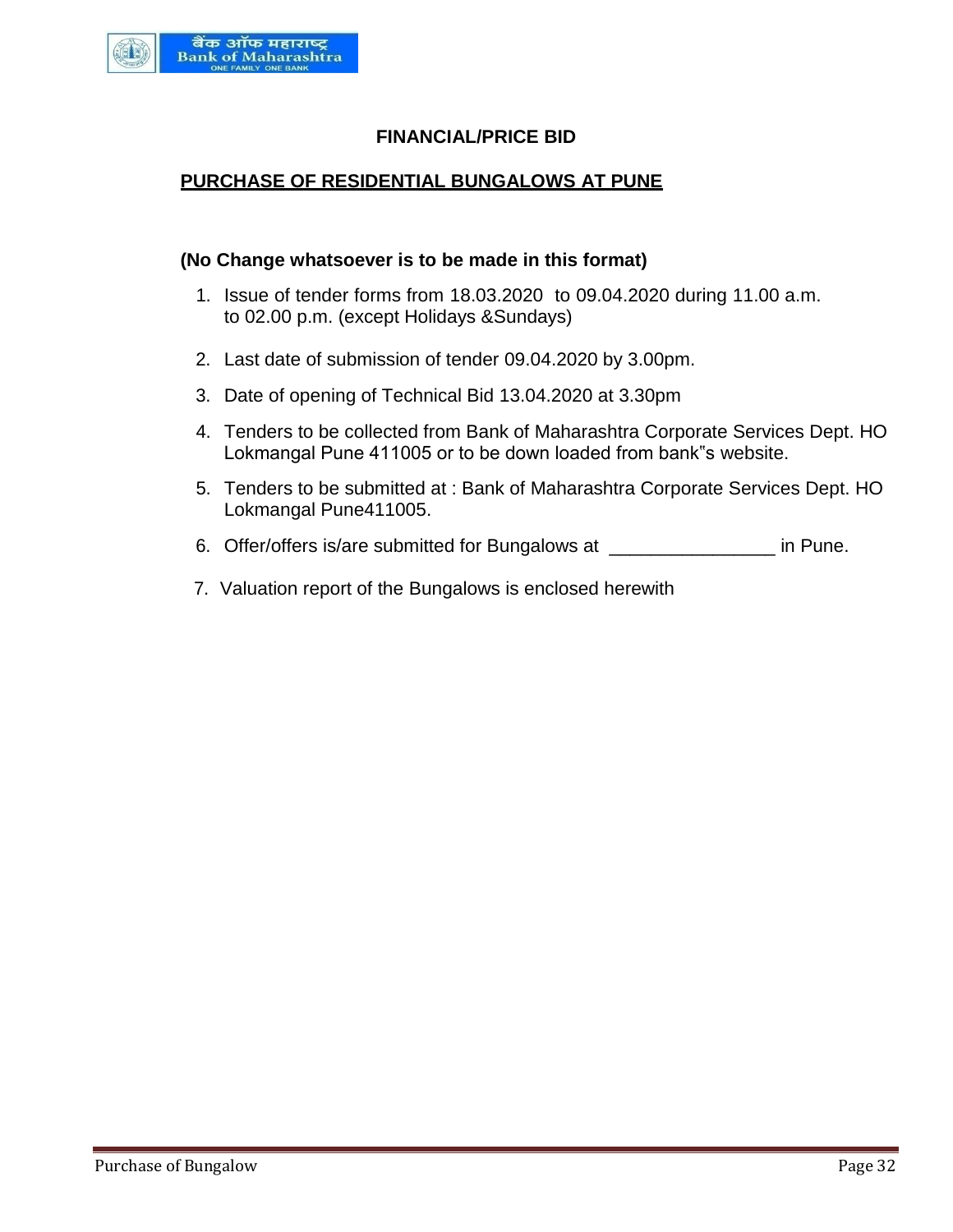

#### **FINANCIAL/PRICE BID (No Change whatsoever is to be made in this format)**

#### (Excluding stamp duty and registration charges) **1.PURCHASE OF RESIDENTIAL BUNGALOWSAT.**

| Sr.<br><b>No</b> | Location | Area of<br>the<br>plot<br>Sq.ft. | Carpet<br>Area of<br><b>Bungalows</b><br>Sq.ft. | Rate per<br>sq.ft. carpet<br>(Rs. in figures<br>& words) | Amount<br>Rs. (Rate<br>x Area) in<br>figures &<br>words) | Lump Sum<br>Amount inclusive<br>of all $(Rs.)$<br>infigures & words |
|------------------|----------|----------------------------------|-------------------------------------------------|----------------------------------------------------------|----------------------------------------------------------|---------------------------------------------------------------------|
| 1.               |          |                                  | Area in Rs.<br>Plinth<br>sq.ft.                 | psf.                                                     | Rate<br>X<br>Carpet<br>$area=$<br>Rs.                    | Rs.                                                                 |
|                  |          |                                  | Carpet<br>in<br>area<br>sq.ft.                  |                                                          |                                                          |                                                                     |

# **2.PURCHASE OF RESIDENTIAL BUNGALOWSAT .\_\_\_\_\_\_\_\_\_\_\_\_\_\_\_\_\_\_\_\_\_\_\_\_\_\_\_\_\_\_\_\_**

| Sr.<br><b>No</b> | Location | Area of<br>the<br>plot<br>Sq.ft. | Carpet<br>Area of<br><b>Bungalows</b><br>Sq.ft. | Rate per<br>sq.ft. carpet<br>(Rs. in figures<br>& words) | Amount<br>Rs. (Rate<br>x Area) in<br>figures &<br>words) | Lump Sum<br>Amount inclusive<br>of all (Rs. in<br>figures & words |
|------------------|----------|----------------------------------|-------------------------------------------------|----------------------------------------------------------|----------------------------------------------------------|-------------------------------------------------------------------|
| 1.               |          |                                  | <b>Plinth</b><br>Area<br>sq.ft.                 | $\overline{m}$ Rs.<br>psf.                               | Rate<br>$\mathsf{x}$<br>Carpet<br>$area =$<br>Rs.        | Rs.                                                               |
|                  |          |                                  | Carpet<br>in<br>area<br>sq.ft.                  |                                                          |                                                          |                                                                   |

Note:

i) Bidders shall quote rate and amount **excluding** registration and stamp duty charges.

ii) If bidder/owner is in possession of 02 bungalows and intends to sell 02 nos then they shall quote separately as above for each bungalow and if bidder/owner is in possession of single bungalow then they shall quote accordingly.

1. The offer is valid for 3 months (90 days) from the date of opening of financial bids. During the validity period of the offer I/We, irrevocably undertake not to withdraw /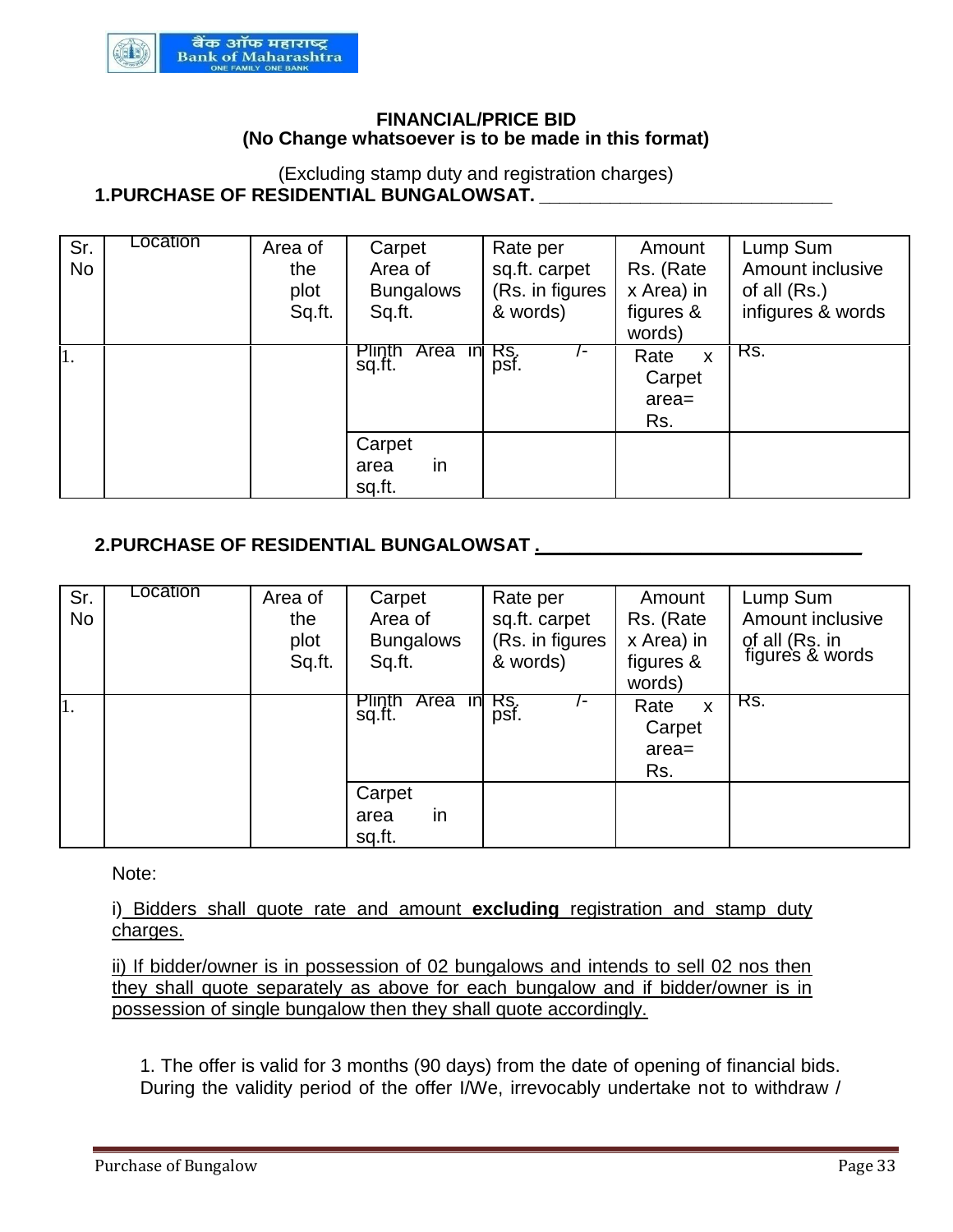

modify the offer in terms of price and other terms andconditions.

2. The rates quoted per sq.ft. for carpet area are **inclusive of all charges whatsoever**.

3. I/We understand that Bank will not make any upfront payment towards the cost of the Bungalows or any charges.

4. I/We understand that the vendor whose offer is finalized should execute the sale deed /conveyance deed simultaneously with possession of the Bungalows complete in all respects within the time frame informed by the Bank.

5. I/We am/are agreeable to Bank's Payment Terms:

#### **For Ready Possession Bungalows.**

Payment Terms:

i) 95% of the cost will be payable at the time of execution of sale deed simultaneously with possession.

ii) Balance 5% of the cost will be held as retention money and will be paid after execution of conveyance deed.

Defect Liability:

i) The defect liability period is one year from the date of possession or expiry of the first monsoon/ submission of building completion certificate/Occupation certificate whichever islater.

ii) During defect liability period, I/we undertake to carry all structural repairs to the Bungalows internal / external at my/our own cost.

6. I/We understand that the defect liability period is one year from the date of possession or expiry of the first monsoon/submission of building completion certificate/Occupation certificate **whichever is later**. During defect liability period, the vendor has to undertake all structural repairs to the Bungalows internal / external at his owncost.

7. I/We understand that the carpet area would mean the usable carpet area at any floor level and includes area occupied by all internal partitions, internal columns, internal door jams, internal balconies, internal bathrooms, internal lavatories and internal kitchen and pantry. Joint measurement will be taken in the presence of bank officials & architect and vendor/ his authorized representative for finalizing the exact carpet area. The carpet area will be measured from the finished surface of the wall to another finished surface i.e. measurement will be taken from plastered to plastered surface of the walls.

8. I/We understand that Niches, flower beds, sit-outs, etc. will not be taken into consideration for calculating the carpet area.

**Place: Signature of the vendor with seal** 

**Date :**